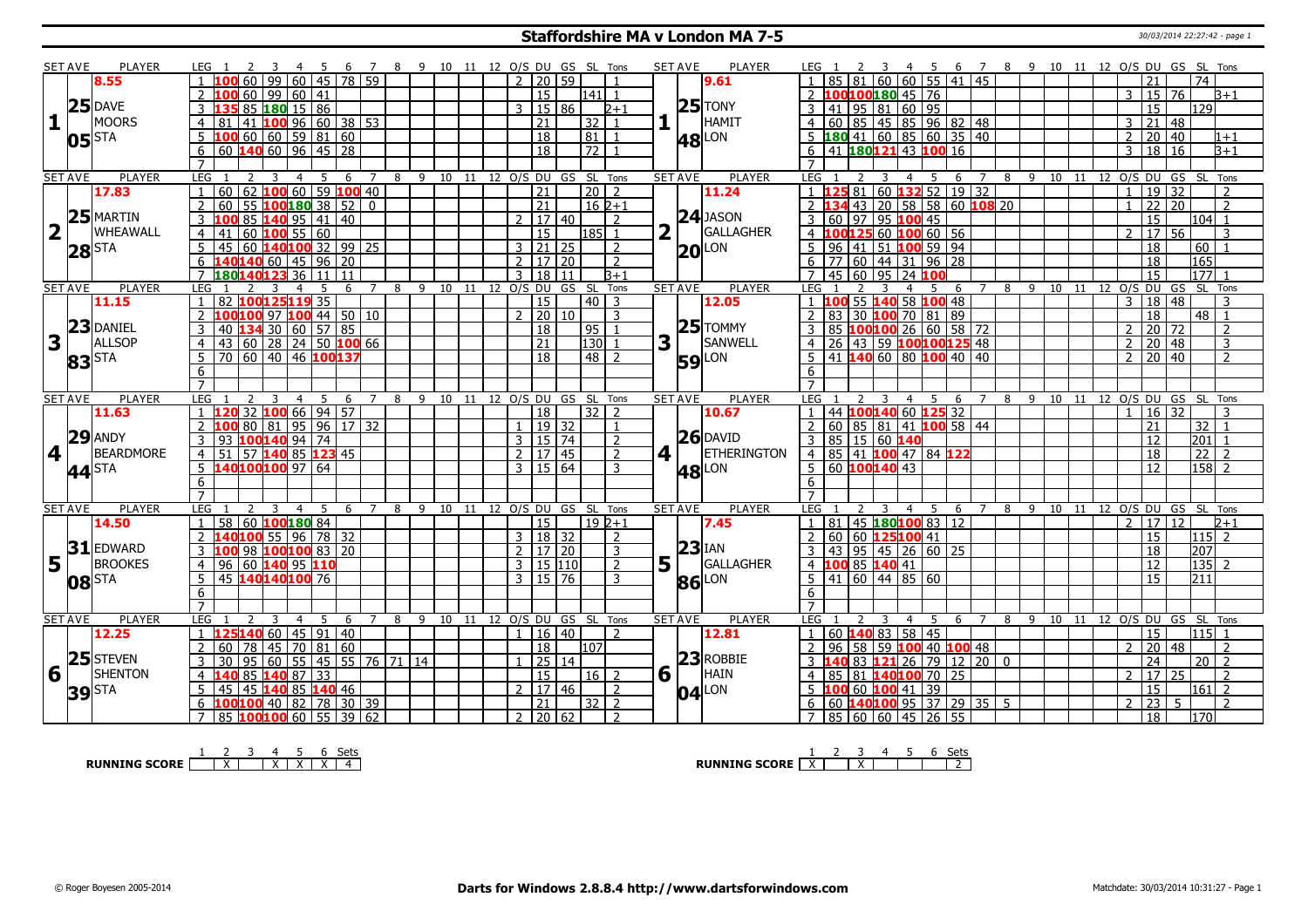#### **Staffordshire MA v London MA 7-5** 30/03/2014 22:27:42 - page 2

|                 | <b>SET AVE</b>    | <b>PLAYER</b>   | LEG                 |                                                    |                                     |                               |                | -5             | - 6 |     |                |          |              |    |                 |              |                 |                     | 7 8 9 10 11 12 O/S DU GS SL Tons |                |                | <b>SET AVE</b>        | <b>PLAYER</b>  | LEG 1                    |                                           |      |    |                |     |                 |                                     | 4 5 6 7 8 9 10 11 12 O/S DU GS SL Tons |              |                                |    |  |                |                            |                 |                 |                |  |
|-----------------|-------------------|-----------------|---------------------|----------------------------------------------------|-------------------------------------|-------------------------------|----------------|----------------|-----|-----|----------------|----------|--------------|----|-----------------|--------------|-----------------|---------------------|----------------------------------|----------------|----------------|-----------------------|----------------|--------------------------|-------------------------------------------|------|----|----------------|-----|-----------------|-------------------------------------|----------------------------------------|--------------|--------------------------------|----|--|----------------|----------------------------|-----------------|-----------------|----------------|--|
|                 |                   | 9.17            |                     |                                                    | LOO <mark>140140</mark> 45 36 20 20 |                               |                |                |     |     |                |          |              |    |                 |              |                 | $1 \mid 19 \mid 20$ |                                  | -3             |                |                       | 7.63           | $\vert$ 1                | 21 81 59 97 100 60 58                     |      |    |                |     |                 |                                     |                                        |              |                                |    |  |                | 21                         |                 | $\overline{25}$ |                |  |
|                 |                   |                 |                     | 100 81 <mark>100</mark> 60 <mark>100</mark> 60     |                                     |                               |                |                |     |     |                |          |              |    |                 |              |                 | 2   17   60         |                                  | 3              |                |                       |                | 2                        | 57 96 125 59 124                          |      |    |                |     |                 |                                     |                                        |              |                                |    |  |                | 15                         |                 | 40              | $\overline{z}$ |  |
|                 |                   | $26$ DAVE       |                     | $81 \, 137 \, 60 \, 40 \, 99 \, 84$                |                                     |                               |                |                |     |     |                |          |              |    |                 |              |                 | 3   18   84         |                                  | $\overline{1}$ |                |                       | $26$ GEORGE    |                          | 3   95   60   44   82   140   60          |      |    |                |     |                 |                                     |                                        |              |                                |    |  |                | 18                         |                 | $\overline{20}$ | $\overline{1}$ |  |
| 7               |                   | <b>RICHARDS</b> | 4                   | $85$ 60 60 96 100 60 40                            |                                     |                               |                |                |     |     |                |          |              |    |                 |              |                 | $3 \mid 21 \mid 40$ |                                  | $\mathbf{1}$   |                |                       | KILLINGTON     | 4                        | <b>40 43 134 28 59 77</b>                 |      |    |                |     |                 |                                     |                                        |              |                                |    |  |                | 18                         |                 | $\overline{20}$ | $\overline{z}$ |  |
|                 | $72$ STA          |                 | 5                   |                                                    |                                     |                               |                |                |     |     |                |          |              |    |                 |              |                 |                     |                                  |                |                |                       | LON            | 5                        |                                           |      |    |                |     |                 |                                     |                                        |              |                                |    |  |                |                            |                 |                 |                |  |
|                 |                   |                 | 6                   |                                                    |                                     |                               |                |                |     |     |                |          |              |    |                 |              |                 |                     |                                  |                |                | 38                    |                | 6                        |                                           |      |    |                |     |                 |                                     |                                        |              |                                |    |  |                |                            |                 |                 |                |  |
|                 |                   |                 | $\overline{7}$      |                                                    |                                     |                               |                |                |     |     |                |          |              |    |                 |              |                 |                     |                                  |                |                |                       |                |                          |                                           |      |    |                |     |                 |                                     |                                        |              |                                |    |  |                |                            |                 |                 |                |  |
|                 | <b>SET AVE</b>    | <b>PLAYER</b>   | LEG                 |                                                    |                                     | 3                             | $\overline{4}$ | 5              | 6   |     | 7              |          |              |    | 8 9 10 11       |              |                 |                     | 12 O/S DU GS SL Tons             |                |                | <b>SET AVE</b>        | <b>PLAYER</b>  | LEG                      |                                           |      | 3  | 4              | - 5 | -6              |                                     | 8                                      | -9           |                                |    |  |                | 10 11 12 0/S DU GS SL Tons |                 |                 |                |  |
|                 |                   | 11.27           |                     | $\overline{59}$                                    | 85                                  | $80 \; 100 \; 81 \; 60 \; 36$ |                |                |     |     |                |          |              |    |                 |              |                 | 19 36               |                                  |                |                |                       | 9.70           |                          | 83 81 45 45 81 98                         |      |    |                |     |                 |                                     |                                        |              |                                |    |  |                | 18                         |                 | 68              |                |  |
|                 |                   |                 | $\overline{2}$      | 40 $100100$ 57   28   60                           |                                     |                               |                |                |     |     |                |          |              |    |                 |              | $\overline{18}$ |                     | $116$ 2                          |                |                |                       |                | $\overline{2}$           | 85 81 81 85 29 0 140                      |      |    |                |     |                 |                                     |                                        |              |                                |    |  | 3              | 21 140                     |                 |                 |                |  |
|                 |                   | $24$ FRAZER     | 3                   | 77                                                 | 125 80 59 100 60                    |                               |                |                |     |     |                |          |              |    |                 |              |                 | 3   18   60         |                                  | $\mathcal{L}$  |                |                       | $23$ MATT      | 3                        | 45 40 85 85 100                           |      |    |                |     |                 |                                     |                                        |              |                                |    |  |                | 15                         |                 |                 | 146 1          |  |
| 8               |                   | HILL            |                     |                                                    |                                     |                               |                |                |     |     |                |          |              |    |                 |              |                 |                     |                                  |                |                |                       | WINZAR         |                          |                                           |      |    |                |     |                 |                                     |                                        |              |                                |    |  |                |                            |                 |                 |                |  |
|                 |                   |                 | $\overline{4}$      | 94 140 60 85 122                                   |                                     |                               |                |                |     |     |                |          |              |    |                 |              |                 | 3 15 122            |                                  | $\overline{2}$ |                | $8\vert$ <sup>T</sup> |                | $\overline{4}$           | 41 10 85 41 135                           |      |    |                |     |                 |                                     |                                        |              |                                |    |  |                | $\overline{15}$            |                 |                 | $189$ 1        |  |
|                 | $77$ STA          |                 | $5^{\circ}$         | 59 $\vert 100 \vert 81 \vert 60 \vert 43 \vert 17$ |                                     |                               |                |                |     |     |                |          |              |    |                 |              | 18              |                     | l141  1                          |                |                |                       | <b>38</b> LON  | .5.                      | 85 41 60 100100115                        |      |    |                |     |                 |                                     |                                        |              |                                |    |  | 3              | 18 115                     |                 |                 | -3             |  |
|                 |                   |                 | 6                   | 48 140 22 83 32 100 36 40                          |                                     |                               |                |                |     |     |                |          |              |    |                 |              |                 | $2 \mid 23 \mid 40$ |                                  | $\overline{2}$ |                |                       |                | 6                        | 60 24 17 100 180 41 30 41                 |      |    |                |     |                 |                                     |                                        |              |                                |    |  |                | 24                         |                 |                 | $8\,2+1$       |  |
|                 |                   |                 | $\overline{7}$      |                                                    |                                     |                               |                |                |     |     |                |          |              |    |                 |              |                 |                     |                                  |                |                |                       |                |                          |                                           |      |    |                |     |                 |                                     |                                        |              |                                |    |  |                |                            |                 |                 |                |  |
|                 | <b>SET AVE</b>    | <b>PLAYER</b>   | LEG <sub>1</sub>    |                                                    |                                     | 3                             | $\overline{4}$ | 5              |     | 6 7 |                |          |              |    |                 |              |                 |                     | 8 9 10 11 12 0/S DU GS SL Tons   |                |                | <b>SET AVE</b>        | <b>PLAYER</b>  | LEG 1                    |                                           |      | -3 |                |     | 4 5 6           | $\overline{7}$                      |                                        |              | 8 9 10 11 12 O/S DU GS SL Tons |    |  |                |                            |                 |                 |                |  |
|                 |                   | 5.80            |                     | 60 <b>100</b> 26 <b>140</b> 43   27   73   0       |                                     |                               |                |                |     |     |                |          |              |    |                 |              | $\overline{24}$ |                     | $32$   2                         |                |                |                       | 9.74           |                          | $41$ 100 80 40 60 81 93 0                 |      |    |                |     |                 |                                     |                                        | 6            |                                |    |  | 3              | $\overline{27}$            | 6               |                 |                |  |
|                 |                   |                 |                     | 83   60   85   35   81   41                        |                                     |                               |                |                |     |     |                |          |              |    |                 |              | 18              |                     | 116                              |                |                |                       |                |                          | 0 <sub>0</sub>                            |      |    |                |     | 59 80 56 174 32 |                                     |                                        |              |                                |    |  | $\overline{2}$ |                            | 17 32           |                 | $2 + 1$        |  |
|                 |                   | $21$ STEVE      | $\overline{3}$      | 45 59 55 140 42                                    |                                     |                               |                |                |     |     |                |          |              |    |                 |              | 15              |                     | 160                              |                |                |                       | $26$ LEWIS     | 3                        | 57 60 23 140 180 41                       |      |    |                |     |                 |                                     |                                        |              |                                |    |  | $\overline{2}$ | 17 41                      |                 |                 | $2 + 1$        |  |
| 9               |                   | <b>RUSHTON</b>  | $\overline{4}$      | 100 81 41 40 100                                   |                                     |                               |                |                |     |     |                |          |              |    |                 |              | 15              |                     | $139$ 2                          |                | 9 <sub>1</sub> |                       | <b>VENES</b>   | 4                        | 99 100 80 180 42                          |      |    |                |     |                 |                                     |                                        |              |                                |    |  | 3              | $15 \mid 42$               |                 |                 | 2+1            |  |
|                 | 63 <sup>STA</sup> |                 | 5 <sub>1</sub>      |                                                    |                                     |                               |                |                |     |     |                |          |              |    |                 |              |                 |                     |                                  |                |                |                       | $37$ LON       | 5 <sup>5</sup>           |                                           |      |    |                |     |                 |                                     |                                        |              |                                |    |  |                |                            |                 |                 |                |  |
|                 |                   |                 | $\overline{6}$      |                                                    |                                     |                               |                |                |     |     |                |          |              |    |                 |              |                 |                     |                                  |                |                |                       |                | 6                        |                                           |      |    |                |     |                 |                                     |                                        |              |                                |    |  |                |                            |                 |                 |                |  |
|                 |                   |                 | $\overline{7}$      |                                                    |                                     |                               |                |                |     |     |                |          |              |    |                 |              |                 |                     |                                  |                |                |                       |                | $\overline{7}$           |                                           |      |    |                |     |                 |                                     |                                        |              |                                |    |  |                |                            |                 |                 |                |  |
|                 | <b>SET AVE</b>    | <b>PLAYER</b>   | LEG                 |                                                    |                                     |                               | $\overline{4}$ | 5 <sup>5</sup> |     |     | 6 7 8          |          |              |    |                 |              |                 |                     | 9 10 11 12 O/S DU GS SL Tons     |                |                | <b>SET AVE</b>        | <b>PLAYER</b>  | LEG                      |                                           |      |    |                |     |                 | 4 5 6 7                             |                                        |              | 8 9 10 11 12 0/S DU GS SL Tons |    |  |                |                            |                 |                 |                |  |
|                 |                   |                 |                     |                                                    |                                     |                               |                |                |     |     |                |          |              |    |                 |              |                 |                     |                                  |                |                |                       |                |                          |                                           |      |    |                |     |                 |                                     |                                        |              |                                |    |  |                |                            |                 |                 | $20 \mid 2$    |  |
|                 |                   |                 | $\overline{1}$      |                                                    |                                     |                               |                |                |     |     |                |          |              |    |                 |              |                 |                     |                                  | $\mathbf{1}$   |                |                       |                | $\vert$ 1                |                                           |      |    |                |     |                 |                                     |                                        |              |                                |    |  |                |                            |                 |                 |                |  |
|                 |                   | 14.54           | $\overline{2}$      | 58 99 60 59 123 62 20 20                           |                                     |                               |                |                |     |     |                |          |              |    |                 |              | $1 \ 22 \ 20$   |                     |                                  |                |                |                       | 13.29          |                          |                                           |      |    |                |     |                 | 60 <b>100</b> 85 40 45 100 51       |                                        |              |                                |    |  |                | 21                         | 17              |                 |                |  |
|                 |                   |                 |                     |                                                    | 44 $\overline{134}$ 61   92         |                               |                |                |     |     |                |          |              |    |                 |              | 15              |                     | $70$   2                         | $\overline{1}$ |                |                       |                |                          | LOO100 60 100124 17                       |      |    |                |     |                 |                                     |                                        |              |                                |    |  | 3              | 18                         |                 |                 | $\overline{4}$ |  |
|                 | $26$ JAKE         |                 |                     | 26                                                 |                                     | 60 96 100 83 86               |                |                |     |     |                |          |              |    |                 |              | 21              |                     | 7 <sup>1</sup>                   |                |                |                       | $23$ GRAHAM    |                          |                                           | 85   |    |                |     |                 | 70 55 95 16 40                      |                                        |              |                                |    |  | 3              | 21                         | $ 40\rangle$    |                 |                |  |
| 10 <sup>1</sup> |                   | <b>JONES</b>    | $\overline{4}$      | 60                                                 | $45$   $40$   180   80   64         |                               |                |                |     |     | n I            | $\Omega$ |              |    |                 |              | $\overline{24}$ |                     |                                  | $32 1+1$       | LO I           |                       | RACKSTRAW      | 4   60                   |                                           | 60 l |    |                |     |                 | $26 \ 85 \ 45 \ 100 \ 65 \ 40 \ 20$ |                                        |              |                                |    |  | $\mathcal{L}$  | $\overline{26}$            | $\overline{20}$ |                 |                |  |
|                 | $14$ STA          |                 |                     | 60 <sup>1</sup>                                    | $55$ 58 140 140 16 32               |                               |                |                |     |     |                |          |              |    |                 | 2            |                 | 20 32               |                                  | $\overline{2}$ |                | 85                    | LON            |                          | $\overline{.25}$ 60   23   60   45   83   |      |    |                |     |                 |                                     |                                        |              |                                |    |  |                | 18                         |                 | 105             |                |  |
|                 |                   |                 | 6                   | 96 96 140 137 32                                   |                                     |                               |                |                |     |     |                |          |              |    |                 | $\mathbf{1}$ |                 | 13   32             |                                  | $\overline{2}$ |                |                       |                |                          | $6 \mid 90$ 100140 85 46                  |      |    |                |     |                 |                                     |                                        |              |                                |    |  |                | $\overline{15}$            |                 | 40              | $\overline{z}$ |  |
|                 |                   |                 | $\overline{7}$      | 59                                                 | 85 140 97 120                       |                               |                |                |     |     |                |          |              |    |                 | 3            | 15              | 120                 |                                  | $\overline{2}$ |                |                       |                | 7 60 28 95 100           |                                           |      |    |                |     |                 |                                     |                                        |              |                                |    |  |                | $\overline{12}$            |                 | 218             |                |  |
|                 | <b>SET AVE</b>    | <b>PLAYER</b>   | <b>LEG</b>          |                                                    |                                     |                               | $\overline{4}$ | -5             |     | 6   | $\overline{7}$ | 8        | $\mathsf{q}$ |    | 10 11 12 O/S DU |              |                 |                     | GS SL Tons                       |                |                | <b>SET AVE</b>        | <b>PLAYER</b>  | <b>LEG</b>               |                                           |      |    | 4              | 5.  | 6               | $\overline{7}$                      |                                        | 89           | 10 11 12 0/S DU GS SL Tons     |    |  |                |                            |                 |                 |                |  |
|                 |                   | 10.61           |                     | $-40$ 100 85 60 83                                 |                                     |                               |                |                |     |     |                |          |              |    |                 |              | 15              |                     | 133 1                            |                |                |                       | 8.73           | $\overline{1}$           | 13 <mark>100</mark> 95   81 <b>100112</b> |      |    |                |     |                 |                                     |                                        |              |                                |    |  | $\overline{3}$ | 18 112                     |                 |                 | 3              |  |
|                 |                   |                 | $\overline{z}$      | 60                                                 | 26 100 66 24 43 100                 |                               |                |                |     |     |                |          |              |    |                 |              | $\overline{21}$ |                     | $82$   2                         |                |                |                       |                | $\overline{\phantom{a}}$ | 48 121 43 99 58 92 40                     |      |    |                |     |                 |                                     |                                        |              |                                |    |  | 3              | 21                         | 40              |                 | $\overline{1}$ |  |
|                 |                   | $25$ PETER      | 3                   | 95                                                 | 60 100140 38 48                     |                               |                |                |     |     |                |          |              |    |                 |              | $\overline{18}$ |                     | $\sqrt{20}$ 2                    |                |                |                       | 25 STEVEN      | 3                        | 45 140 60 60 60 60 76                     |      |    |                |     |                 |                                     |                                        |              |                                |    |  | 3              | $\overline{21}$            | $\overline{76}$ |                 | $\overline{1}$ |  |
|                 |                   | GIORGINO        | $\overline{4}$      | 121 <mark>100</mark> 81   99 <mark>100</mark>      |                                     |                               |                |                |     |     |                |          |              |    |                 |              |                 | 3   15   100        |                                  | $\overline{3}$ |                | $\blacksquare$        | FERGUSON       |                          | 4 100 60 43 100                           |      |    |                |     |                 |                                     |                                        |              |                                |    |  |                | 12                         |                 |                 | 198 2          |  |
|                 |                   |                 | 5                   | 60   60   21   100   100                           |                                     |                               |                |                |     |     |                |          |              |    |                 |              | 15              |                     | l160l 2                          |                |                |                       | LON            | 5                        | $ 81$ 100 38 97 90 95                     |      |    |                |     |                 |                                     |                                        |              |                                |    |  | $\mathbf{3}$   | 18 95                      |                 |                 |                |  |
|                 | $12$ STA          |                 | 6                   |                                                    |                                     |                               |                |                |     |     |                |          |              |    |                 |              |                 |                     |                                  |                |                | 63                    |                | 6                        |                                           |      |    |                |     |                 |                                     |                                        |              |                                |    |  |                |                            |                 |                 |                |  |
| 11+             |                   |                 |                     |                                                    |                                     |                               |                |                |     |     |                |          |              |    |                 |              |                 |                     |                                  |                |                |                       |                |                          |                                           |      |    |                |     |                 |                                     |                                        |              |                                |    |  |                |                            |                 |                 |                |  |
|                 | <b>SET AVE</b>    | PLAYER          | <b>LEG</b>          |                                                    |                                     | 3                             | $\overline{4}$ | 5              | 6   |     | $7^{\circ}$    | 8        | $\mathsf{q}$ | 10 | 11              |              |                 |                     | 12 O/S DU GS SL Tons             |                |                | <b>SET AVE</b>        | <b>PLAYER</b>  | LEG                      |                                           |      |    | $\overline{4}$ | - 5 | -6              | $\overline{7}$                      | 8                                      | $\mathsf{q}$ | 10 <sup>1</sup>                | 11 |  |                | 12 O/S DU GS SL Tons       |                 |                 |                |  |
|                 |                   | 1.25            |                     | 43                                                 | 70 58 83 57 42                      |                               |                |                |     |     |                |          |              |    |                 |              | 18              |                     | 148                              |                |                |                       | 11.65          |                          | 60 $180$ 82 60 99 20                      |      |    |                |     |                 |                                     |                                        |              |                                |    |  | $\overline{2}$ | $\overline{17}$            | 20              |                 | $1 + 1$        |  |
|                 |                   |                 | 2                   | 26                                                 |                                     |                               |                |                |     |     |                |          |              |    |                 |              | $\overline{15}$ |                     | 120                              |                |                |                       |                |                          | 40140100 81 20 20                         |      |    |                |     |                 |                                     |                                        |              |                                |    |  | 3              |                            | 20              |                 | 3              |  |
|                 |                   |                 | 3                   |                                                    | 48 99 125 83                        |                               |                |                |     |     |                |          |              |    |                 |              |                 |                     |                                  |                |                |                       | $26$ CHRIS     | $\overline{3}$           |                                           |      |    |                |     |                 |                                     |                                        |              |                                |    |  | $\overline{3}$ | 18                         | $\vert$ 4       |                 |                |  |
|                 | <b>20 NEIL</b>    |                 |                     | 43   50   55   62   43   85   41   42              |                                     |                               |                |                |     |     |                |          |              |    |                 |              | $\sqrt{24}$     |                     | $ 80\rangle$                     |                |                |                       |                |                          | $59 60 $ 180145 47 6 0 4                  |      |    |                |     |                 |                                     |                                        |              |                                |    |  | $\mathbf{1}$   | 24                         |                 |                 | $2 + 1$        |  |
|                 |                   | <b>ALCOCK</b>   | $\overline{4}$      | $95 \mid 81 \mid 38 \mid 60 \mid 78$               |                                     |                               |                |                |     |     |                |          |              |    |                 |              | $\overline{15}$ |                     | 149                              |                |                |                       | <b>STEVENS</b> | $\overline{4}$           | 60 100180 42 79 40                        |      |    |                |     |                 |                                     |                                        |              |                                |    |  |                |                            | $16 \mid 40$    |                 | $2 + 1$        |  |
| 12 <sup>T</sup> | 93 <sup>STA</sup> |                 | 5                   |                                                    |                                     |                               |                |                |     |     |                |          |              |    |                 |              |                 |                     |                                  |                |                | 72                    | LON            | $5\overline{)}$          |                                           |      |    |                |     |                 |                                     |                                        |              |                                |    |  |                |                            |                 |                 |                |  |
|                 |                   |                 | 6<br>$\overline{7}$ |                                                    |                                     |                               |                |                |     |     |                |          |              |    |                 |              |                 |                     |                                  |                |                |                       |                | 6                        |                                           |      |    |                |     |                 |                                     |                                        |              |                                |    |  |                |                            |                 |                 |                |  |

| 10<br><sup>n</sup><br>. הם הי                       | 10                                                                                     |
|-----------------------------------------------------|----------------------------------------------------------------------------------------|
| <b>RUNNING SCORE</b>                                | <b>RUNNING SCORE</b><br>$\ddot{\phantom{1}}$<br>$\sqrt{ }$<br>$\overline{\phantom{a}}$ |
| Edward Brookes 31.08 *<br>OP:<br>Staffordshire MA - | 207<br>i OP.<br>∟ondon M^<br>MA - Chris Stevens 26.72                                  |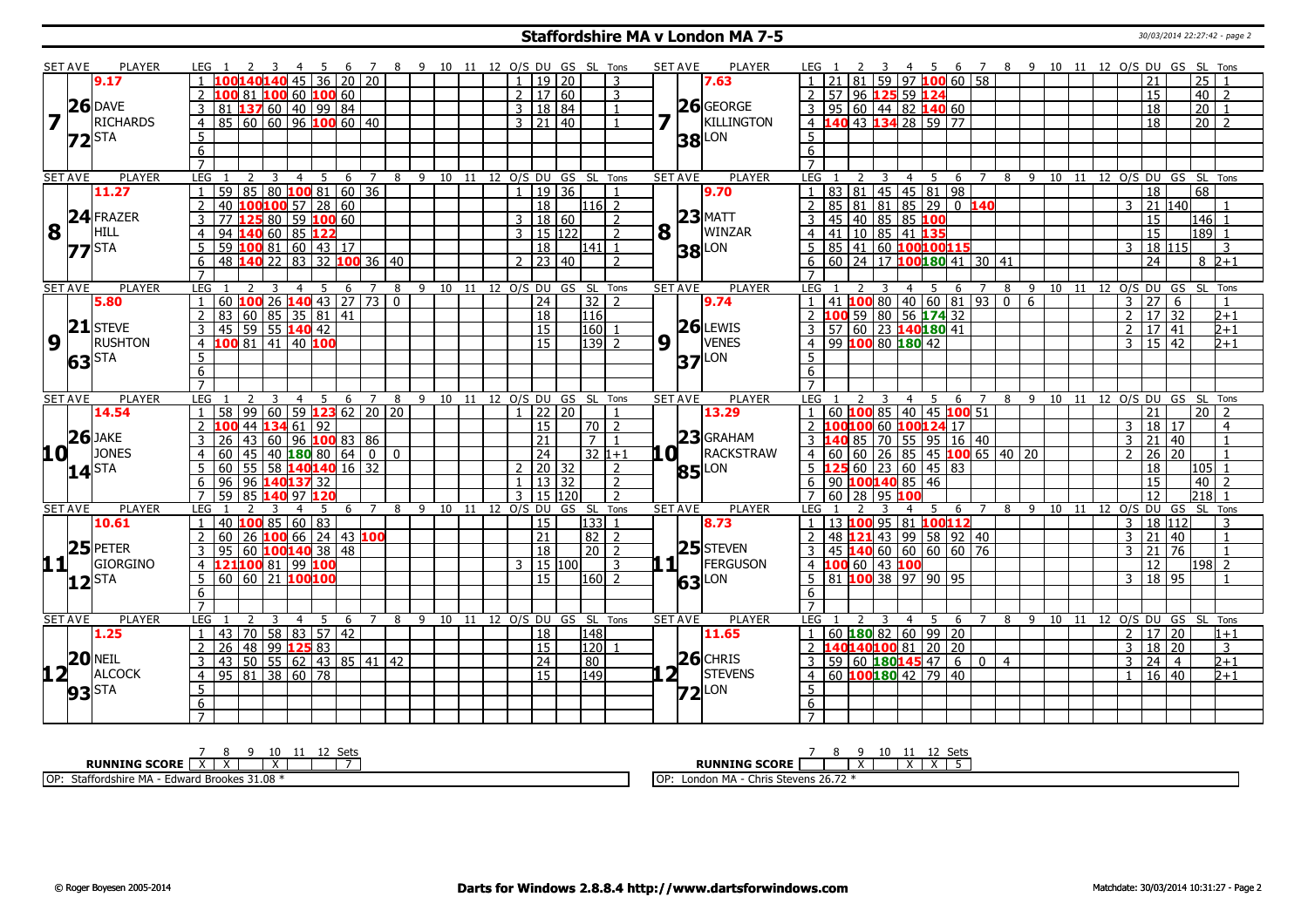# **Staffordshire MA**

### **London MA**

| <b>PLAYER</b>          |  | W/L WON LOST | <b>AVE</b> | <b>TAVE</b> | <b>POINTS DARTS TONS TON+ 180</b> |                 |      |    | <b>TONS</b> | <b>PLAYER</b>            | W/L WON LOST | <b>AVE</b> | <b>TAVE</b> | <b>POINTS DARTS TONS TON+ 180</b> |      |      |    | <b>TONS</b> |
|------------------------|--|--------------|------------|-------------|-----------------------------------|-----------------|------|----|-------------|--------------------------|--------------|------------|-------------|-----------------------------------|------|------|----|-------------|
| Dave Moors             |  |              | 25.05      | 8.55        | 2680                              | 107             |      |    | $7 + 1$     | <b>Tony Hamit</b>        |              | 25.48      | 9.61        | 2803                              | 110  |      |    | $7 + 3$     |
| <b>Martin Wheawall</b> |  |              | 25.28      | 17.83       | 3286                              | 130             |      |    | $14 + 2$    | Jason Gallagher          |              | 24.20      | 11.24       | 3001                              | 124  | 10 I |    | 10+0        |
| Daniel Allsop          |  |              | 23.83      | 11.15       | 2192                              | 92 <sub>1</sub> | 10 I |    | $10 + 0$    | <b>Tommy Sanwell</b>     |              | 25.59      | 12.05       | 2457                              | 96 i |      |    | $11+0$      |
| <b>Andy Beardmore</b>  |  |              | 29.44      | 11.63       | 2473                              | 84              |      |    | $10 + 0$    | David Etherington        |              | 26.48      | 10.67       | 2092                              | 79   |      |    | $9 + 0$     |
| <b>Edward Brookes</b>  |  |              | 31.08      | 14.50       | 2486                              | 80              |      |    | $12 + 1$    | lIan Gallagher           |              | 23.86      | 7.45        | 1837                              | 77   |      |    | $6 + 1$     |
| <b>Steven Shenton</b>  |  |              | 25.39      | 12.25       | 3352                              | 132             |      |    | $10 + 0$    | Robbie Hain              |              | 23.04      | 12.81       | 3041                              | 132  |      |    | $11+0$      |
| Dave Richards          |  |              | 26.72      | 9.17        | 2004                              | 75              |      |    | $8 + 0$     | George Killington        | 0            | 26.38      | 7.63        | 1899                              | 72   |      |    | $6+0$       |
| Frazer Hill            |  |              | 24.77      | 11.27       | 2749                              | 111             |      |    | $10 + 0$    | <b>Matt Winzar</b>       |              | 23.38      | 9.70        | 2595                              | 111  |      |    | $8 + 1$     |
| <b>Steve Rushton</b>   |  |              | 21.63      | 5.80        | 1557                              | 72              |      |    | $5 + 0$     | Lewis Venes              |              | 26.37      | 9.74        | 2004                              | 76   |      |    | $7 + 3$     |
| Jake Jones             |  |              | 26.14      | 14.54       | 3398                              | 130             |      |    | $11 + 1$    | <b>SGraham Rackstraw</b> |              | 23.85      | 13.29       | 3124                              | 131  | 10   |    | 12+0        |
| <b>Peter Giorgino</b>  |  |              | 25.12      | 10.61       | 2110                              | 84              |      |    | $10 + 0$    | Steven Ferguson          |              | 25.63      | 8.73        | 2307                              | 90 l |      |    | $8 + 0$     |
| <b>Neil Alcock</b>     |  |              | 20.93      | 1.25        | 1507                              | 72              |      |    | $1 + 0$     | <b>Chris Stevens</b>     |              | 26.72      | 11.65       | 2004                              | 75   |      |    | $8 + 3$     |
| <b>TOTALS</b>          |  | 33           | 25.49      |             | 29794                             | .169            | 741  | 29 | $108 + 5$   | <b>ITOTALS</b>           | 33           | 24.86      |             | 29164                             | 173  | 72   | 10 | $1103 + 11$ |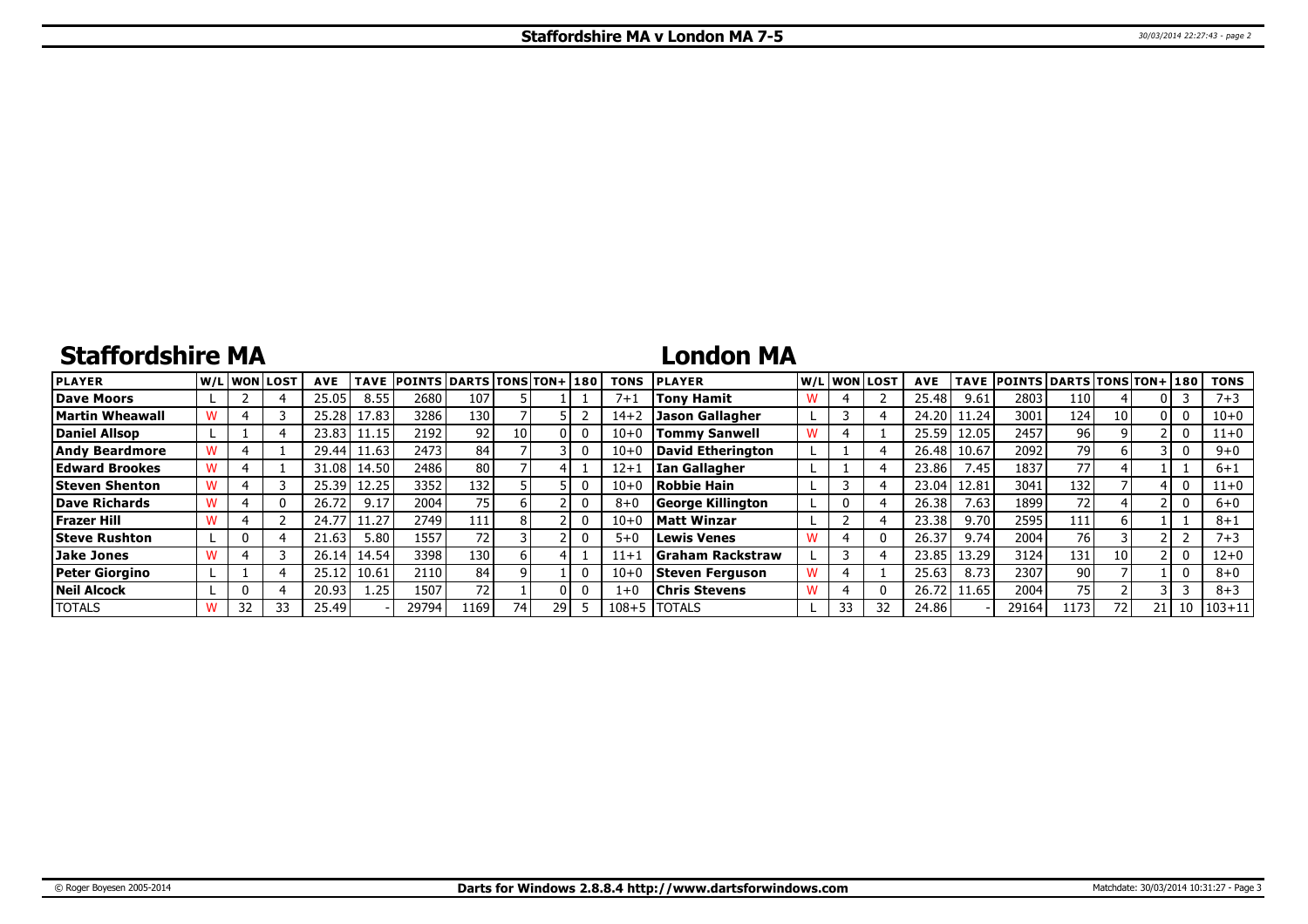### **Staffordshire WA v London WA 4-2** 30/03/2014 22:27:18 - page 1

|                         | <b>SET AVE</b>      | <b>PLAYER</b>    | LEG 1          |    |                                                    |                         |     |   |                           |   | 5 6 7 8 9 10 11 12 O/S DU GS SL Tons |                              |                |              |                         |                     |    |                                |                |   | <b>SET AVE</b><br><b>PLAYER</b> | LEG 1                                                                      |                 |     |   |                |                                                   |   |                |    | 3 4 5 6 7 8 9 10 11 12 O/S DU GS SL Tons |          |                                     |                          |                 |                                    |                                |                 |                |
|-------------------------|---------------------|------------------|----------------|----|----------------------------------------------------|-------------------------|-----|---|---------------------------|---|--------------------------------------|------------------------------|----------------|--------------|-------------------------|---------------------|----|--------------------------------|----------------|---|---------------------------------|----------------------------------------------------------------------------|-----------------|-----|---|----------------|---------------------------------------------------|---|----------------|----|------------------------------------------|----------|-------------------------------------|--------------------------|-----------------|------------------------------------|--------------------------------|-----------------|----------------|
|                         |                     | 8.44             |                |    |                                                    |                         |     |   | 60 <b>100100</b> 47 29 32 |   |                                      |                              |                |              | $3 \mid 27 \mid 32$     |                     |    |                                | $\overline{z}$ |   | 5.00                            |                                                                            |                 |     |   |                | $11$ 100 83 43 45 41                              |   |                |    | $\overline{32}$                          |          |                                     |                          |                 | 27                                 |                                | 50              |                |
|                         |                     |                  |                | 41 | 60 100 100 54 98 32 16                             |                         |     |   |                           |   |                                      |                              |                |              | $\overline{2}$          | 23   16             |    |                                | $\overline{2}$ |   |                                 |                                                                            | 45 <sub>1</sub> |     |   |                | 54 60 100 60 100 61                               |   |                |    |                                          |          |                                     |                          | 21              |                                    |                                | $\overline{21}$ |                |
|                         |                     | $19$ SUSAN       | 3              |    | 3  100  43  60  60  121  58  36                    |                         |     |   |                           |   | $\mathbf{0}$                         |                              |                |              |                         | 27                  |    | $20$   2                       |                |   | $17$ DEB                        |                                                                            |                 |     |   |                | $60$   43   22   45   60   100   3   41   95   32 |   |                |    |                                          |          |                                     | 3                        |                 | 30 32                              |                                |                 |                |
| 1                       |                     | SHERRATT         |                |    | 60 26 100 41 28 7 123 41 75                        |                         |     |   |                           |   |                                      |                              |                |              | 3   27   75             |                     |    |                                | $\overline{z}$ |   | <b>WATLING</b>                  |                                                                            |                 |     |   |                | 141 28 45 41 41 100 59 30                         |   |                |    |                                          |          |                                     |                          |                 | 24                                 |                                | 116 I           |                |
|                         |                     |                  | 4              |    |                                                    |                         |     |   |                           |   |                                      |                              |                |              |                         |                     |    |                                |                |   |                                 | 4                                                                          |                 |     |   |                |                                                   |   |                |    |                                          |          |                                     |                          |                 |                                    |                                |                 |                |
|                         |                     | <b>08</b> STA    | 5              |    |                                                    |                         |     |   |                           |   |                                      |                              |                |              |                         |                     |    |                                |                |   | $81$ <sup>LON</sup>             | 5                                                                          |                 |     |   |                |                                                   |   |                |    |                                          |          |                                     |                          |                 |                                    |                                |                 |                |
|                         |                     |                  | 6              |    |                                                    |                         |     |   |                           |   |                                      |                              |                |              |                         |                     |    |                                |                |   |                                 | 6                                                                          |                 |     |   |                |                                                   |   |                |    |                                          |          |                                     |                          |                 |                                    |                                |                 |                |
|                         |                     |                  | $\overline{7}$ |    |                                                    |                         |     |   |                           |   |                                      |                              |                |              |                         |                     |    |                                |                |   |                                 | $\overline{7}$                                                             |                 |     |   |                |                                                   |   |                |    |                                          |          |                                     |                          |                 |                                    |                                |                 |                |
|                         | <b>SET AVE</b>      | <b>PLAYER</b>    | LEG            |    | 2<br>3                                             | $\overline{4}$          | 5   | 6 | 7                         | 8 |                                      | 9 10 11 12 0/S DU GS SL Tons |                |              |                         |                     |    |                                |                |   | <b>PLAYER</b><br><b>SET AVE</b> | <b>LEG</b>                                                                 |                 |     | 3 | $\overline{4}$ | 5                                                 | 6 | $\overline{7}$ |    |                                          |          |                                     |                          |                 |                                    | 8 9 10 11 12 0/S DU GS SL Tons |                 |                |
|                         |                     | 5.40             |                | 43 | 95                                                 | $30 60 95$ 140 0 38     |     |   |                           |   |                                      |                              |                |              |                         | 22 38               |    |                                | -1             |   | 6.01                            | $\overline{1}$                                                             | 41 100          |     |   |                | $-41$ 21 60 81 101                                |   |                |    |                                          |          |                                     |                          | 21              |                                    |                                | $\overline{56}$ |                |
|                         |                     |                  | $\overline{2}$ | 33 | 43                                                 | 38 45 66 22 26 77 80    |     |   |                           |   |                                      |                              |                |              |                         | $\overline{27}$     |    | l 71 l                         |                |   |                                 | $\overline{2}$<br>$\overline{82}$                                          |                 |     |   |                | $\sqrt{45}$ 60 <b>100</b> 41 60 73 20 12 8        |   |                |    |                                          |          |                                     | 3                        |                 | 30                                 | 8                              |                 |                |
|                         |                     | 18 TERRY         | 3              | 60 | 81 81 41 85 41 40 28 12 16 16                      |                         |     |   |                           |   |                                      |                              |                |              | $\overline{2}$          | $\sqrt{32}$ 16      |    |                                |                |   | $18$ TAMMY                      | 80                                                                         |                 |     |   |                | $100$ 41 100 44 55 25 40 0 12                     |   |                |    |                                          |          |                                     |                          |                 | 30                                 |                                | $\overline{4}$  | $\overline{2}$ |
| $\overline{\mathbf{2}}$ |                     | <b>SELMAN</b>    |                |    | 26 100100 81 41 11 100                             |                         |     |   |                           |   |                                      |                              |                |              |                         | 21                  |    | $42 \mid 3$                    |                |   | MACKENZIE                       |                                                                            |                 |     |   |                | 83 60 60 <b>100</b> 45 60 61 32                   |   |                |    |                                          |          |                                     | $\overline{\phantom{0}}$ |                 | $\overline{23}$<br>32              |                                |                 |                |
|                         |                     |                  |                |    | 30 85 100 41 38 85 54 28 40                        |                         |     |   |                           |   |                                      |                              |                |              |                         | $3 \mid 27 \mid 40$ |    |                                |                |   |                                 | 5 <sup>5</sup>                                                             |                 |     |   |                | 43 85 45 60 60 41 60                              |   |                |    |                                          |          |                                     |                          |                 | 24                                 |                                | 100             |                |
|                         | $54$ <sup>STA</sup> |                  | 6              |    |                                                    |                         |     |   |                           |   |                                      |                              |                |              |                         |                     |    |                                |                |   | $32$ <sup>LON</sup>             | 6                                                                          |                 |     |   |                |                                                   |   |                |    |                                          |          |                                     |                          |                 |                                    |                                |                 |                |
|                         |                     |                  | $\overline{7}$ |    |                                                    |                         |     |   |                           |   |                                      |                              |                |              |                         |                     |    |                                |                |   |                                 |                                                                            |                 |     |   |                |                                                   |   |                |    |                                          |          |                                     |                          |                 |                                    |                                |                 |                |
|                         | <b>SET AVE</b>      | <b>PLAYER</b>    | LEG            |    | 3                                                  | $\overline{4}$          |     | 5 |                           |   | 6 7 8 9 10 11 12 O/S DU GS SL Tons   |                              |                |              |                         |                     |    |                                |                |   | <b>SET AVE</b><br><b>PLAYER</b> | LEG                                                                        |                 |     |   | $\overline{4}$ | - 5                                               |   | $\overline{7}$ | 8  | 9                                        | 10       |                                     |                          |                 |                                    | 11 12 0/S DU GS SL Tons        |                 |                |
|                         |                     |                  |                | 41 | $\overline{26}$                                    | 36 85 85 57 59 37 63 12 |     |   |                           |   |                                      |                              |                |              | $\mathbf{1}$            | $\overline{28}$     | 12 |                                |                |   | 7.65                            |                                                                            | 81 100          |     |   |                | 60 $\frac{100}{44}$ 44 $\frac{23}{33}$ 8          | 6 |                |    |                                          | $\Omega$ |                                     |                          |                 | $\overline{30}$                    |                                | 8               |                |
|                         |                     |                  |                |    |                                                    |                         |     |   |                           |   |                                      |                              |                |              |                         |                     |    |                                |                |   |                                 |                                                                            |                 |     |   |                |                                                   |   |                |    |                                          |          |                                     |                          |                 |                                    |                                |                 |                |
|                         |                     | $16$ MICHELLE    | $\overline{2}$ | 60 | 21 <sub>1</sub>                                    | 70 26 45 26 26 41 62 72 |     |   |                           |   |                                      |                              |                |              |                         | 30                  |    | 52                             |                |   |                                 | 2 45 95 60 60 80 45 76 0 20 20<br>3 <b>100</b> 60 <b>100</b> 60 80 77 0 24 |                 |     |   |                |                                                   |   |                |    |                                          |          |                                     | $\mathcal{L}$            |                 | 29 20                              |                                |                 |                |
|                         |                     |                  | $\overline{3}$ | 26 | 28 55 81 42 38 70<br>26 40 28 45 55 40 26 86 60 16 |                         |     |   |                           |   |                                      |                              |                |              |                         | $\sqrt{21}$         |    | 161                            |                |   | 17 SUSAN                        |                                                                            |                 |     |   |                |                                                   |   |                |    |                                          |          |                                     | $\overline{2}$           |                 | 23 24                              |                                |                 | $\overline{2}$ |
| $\overline{\mathbf{3}}$ |                     | <b>COLCLOUGH</b> | $\overline{4}$ | 79 |                                                    |                         |     |   |                           |   |                                      |                              |                |              | $2$ 32 16               |                     |    |                                |                | 3 | HOLT                            | 4                                                                          |                 |     |   |                | 0 35 60 41 67 38 40 60 92 4                       |   |                |    |                                          |          |                                     |                          |                 | 30                                 |                                | $\overline{4}$  |                |
|                         | $26$ STA            |                  | $\overline{5}$ |    | 39 26 98 30 60 52 19 39 85 53                      |                         |     |   |                           |   |                                      |                              |                |              | $3 \times 30 \times 53$ |                     |    |                                |                |   | <b>53</b> LON                   |                                                                            |                 |     |   |                |                                                   |   |                |    |                                          |          |                                     |                          |                 | $\overline{30}$                    |                                | $\overline{4}$  | 3              |
|                         |                     |                  | 6              |    |                                                    |                         |     |   |                           |   |                                      |                              |                |              |                         |                     |    |                                |                |   |                                 | 6                                                                          |                 |     |   |                |                                                   |   |                |    |                                          |          |                                     |                          |                 |                                    |                                |                 |                |
|                         |                     |                  | $\overline{7}$ |    |                                                    |                         |     |   |                           |   |                                      |                              |                |              |                         |                     |    |                                |                |   |                                 | $\overline{7}$                                                             |                 |     |   |                |                                                   |   |                |    |                                          |          |                                     |                          |                 |                                    |                                |                 |                |
|                         |                     |                  |                |    |                                                    | $\overline{4}$          | - 5 |   | 6 7                       |   |                                      |                              |                |              |                         |                     |    | 8 9 10 11 12 0/S DU GS SL Tons |                |   | <b>SET AVE</b><br><b>PLAYER</b> | LEG :                                                                      |                 |     |   | 4 5            |                                                   |   |                |    |                                          |          |                                     |                          |                 | 6 7 8 9 10 11 12 0/S DU GS SL Tons |                                |                 |                |
|                         | <b>SET AVE</b>      | <b>PLAYER</b>    | LEG            |    |                                                    |                         |     |   |                           |   |                                      |                              |                |              |                         |                     |    |                                |                |   |                                 |                                                                            |                 |     |   |                |                                                   |   |                |    |                                          |          |                                     |                          |                 |                                    |                                |                 |                |
|                         |                     | 2.00             |                |    | $-60$ 85 62 59 85 64 70 8 6                        |                         |     |   |                           |   |                                      | $\overline{0}$               | $\overline{0}$ | $\mathbf{0}$ |                         | 39                  |    | $\overline{2}$                 |                |   | 3.00                            |                                                                            |                 |     |   |                | 24 85 81 45 <b>100</b> 30 41 32 43 10 0           |   |                |    |                                          |          | $\overline{0}$                      | 2                        |                 | 38 10                              |                                |                 |                |
|                         |                     |                  |                |    |                                                    |                         |     |   |                           |   |                                      |                              |                |              |                         | 21                  |    |                                |                |   |                                 | 81                                                                         |                 |     |   |                | $145 \ 85 \ 55 \ 85 \ 26 \ 92 \ 32$               |   |                |    |                                          |          |                                     | $\mathbf{1}$             |                 | $\overline{22}$<br>32              |                                |                 |                |
|                         |                     | $16$ SARAH       | 3              | 47 | $85$ 100 41 28 57 60 40                            |                         |     |   |                           |   |                                      |                              |                |              |                         | $\sqrt{21}$         |    | 90                             |                |   | $18$ <b>KERRY</b>               |                                                                            |                 |     |   |                |                                                   |   |                |    |                                          |          |                                     | $\overline{2}$           |                 |                                    |                                |                 | $\overline{2}$ |
|                         |                     |                  |                |    | 58 25 100 81 41 60                                 |                         |     |   |                           |   |                                      |                              |                |              |                         |                     |    | $\sqrt{89}$                    |                |   |                                 |                                                                            |                 |     |   |                | 100 70 100 60 40 85 46                            |   |                |    |                                          |          |                                     |                          |                 | $\overline{20 46}$                 |                                |                 |                |
| 4                       |                     | <b>COPE</b>      | $\overline{4}$ |    |                                                    |                         |     |   |                           |   |                                      |                              |                |              |                         |                     |    |                                |                | 4 | <b>SIMMONS</b>                  | $\overline{4}$                                                             |                 |     |   |                |                                                   |   |                |    |                                          |          |                                     |                          |                 |                                    |                                |                 |                |
|                         | $32$ $STA$          |                  | $\overline{5}$ |    |                                                    |                         |     |   |                           |   |                                      |                              |                |              |                         |                     |    |                                |                |   | $79$ <sup>LON</sup>             | $\overline{5}$                                                             |                 |     |   |                |                                                   |   |                |    |                                          |          |                                     |                          |                 |                                    |                                |                 |                |
|                         |                     |                  | $\overline{6}$ |    |                                                    |                         |     |   |                           |   |                                      |                              |                |              |                         |                     |    |                                |                |   |                                 | 6                                                                          |                 |     |   |                |                                                   |   |                |    |                                          |          |                                     |                          |                 |                                    |                                |                 |                |
|                         |                     |                  | $\overline{7}$ |    |                                                    |                         |     |   |                           |   |                                      |                              |                |              |                         |                     |    |                                |                |   |                                 | $\overline{7}$                                                             |                 |     |   |                |                                                   |   |                |    |                                          |          |                                     |                          |                 |                                    |                                |                 |                |
|                         | <b>SET AVE</b>      | <b>PLAYER</b>    | LEG            |    |                                                    | $\overline{4}$          | 5   | 6 | 7                         | 8 | 9                                    | 10 11 12 O/S DU GS SL Tons   |                |              |                         |                     |    |                                |                |   | <b>PLAYER</b><br><b>SET AVE</b> | <b>LEG</b>                                                                 |                 |     |   | $\overline{4}$ | 5                                                 | 6 | 7              | 89 |                                          |          |                                     |                          |                 |                                    | 10 11 12 O/S DU GS SL Tons     |                 |                |
|                         |                     | 5.40             | $\mathbf{1}$   | 81 | $60$ 81 37 100 67 35 40                            |                         |     |   |                           |   |                                      |                              |                |              | $3 \mid 24 \mid 40$     |                     |    |                                | $\overline{1}$ |   | 6.41                            | $\mathbf{1}$                                                               |                 |     |   |                | $100$ 60 60 45 60 45 101                          |   |                |    |                                          |          |                                     |                          | $\overline{24}$ |                                    |                                | $25 \mid 2$     |                |
|                         |                     |                  | 2              | 83 | 41   60   19   26   40                             |                         |     |   |                           |   |                                      |                              |                |              |                         | $\overline{18}$     |    | 232                            |                |   |                                 | $\overline{2}$                                                             |                 |     |   |                | 81 100140100 70 10                                |   |                |    |                                          |          |                                     | $\overline{1}$           |                 | 16 10                              |                                |                 | 3              |
|                         |                     | $18$ COLETTE     | 3              | 60 | $81$ 58 60 83 25 94 40                             |                         |     |   |                           |   |                                      |                              |                |              | 2                       | 23 40               |    |                                |                |   | $20$ HAYLEY                     | 45                                                                         |                 | 100 |   |                | 45 41 85 60 65 40                                 |   |                |    |                                          |          |                                     |                          |                 | 24                                 |                                | 20 1            |                |
| 5                       |                     | <b>DUFFIELD</b>  | $\overline{4}$ | 40 | $\overline{100}$ 21 $\overline{1}$                 |                         |     |   | 13 140 100 47 20          |   | $\overline{6}$                       | $\mathbf 0$                  |                |              |                         | 30                  |    | $14$ 3                         |                | 5 | PLUME                           |                                                                            |                 |     |   |                | $30\,$ 60 60 60 60 41 60 49 36                    |   |                |    |                                          |          |                                     |                          |                 | 28 36                              |                                |                 |                |
|                         |                     |                  | 5              |    |                                                    |                         |     |   |                           |   |                                      |                              |                |              |                         | $\overline{27}$     |    | $\overline{11}$                | $\overline{1}$ |   |                                 | $5\overline{5}$                                                            |                 |     |   |                | 41 85 45 60 45 41 36 45 67 36                     |   |                |    |                                          |          |                                     | $2^{\circ}$              |                 | 29 36                              |                                |                 |                |
|                         | 43 <sup>STA</sup>   |                  | 6              |    |                                                    |                         |     |   |                           |   |                                      |                              |                |              |                         |                     |    |                                |                |   | <b>33</b> LON                   | 6                                                                          |                 |     |   |                |                                                   |   |                |    |                                          |          |                                     |                          |                 |                                    |                                |                 |                |
|                         |                     |                  | $\overline{7}$ |    |                                                    |                         |     |   |                           |   |                                      |                              |                |              |                         |                     |    |                                |                |   |                                 |                                                                            |                 |     |   |                |                                                   |   |                |    |                                          |          |                                     |                          |                 |                                    |                                |                 |                |
|                         | <b>SET AVE</b>      | <b>PLAYER</b>    | LEG            |    |                                                    |                         | 5   | 6 | $\overline{7}$            | 8 | 9                                    | 10                           | 11             |              | 12 O/S DU GS SL Tons    |                     |    |                                |                |   | <b>SET AVE</b><br><b>PLAYER</b> | LEG                                                                        |                 |     |   |                |                                                   | 6 |                | 8  |                                          | 9 10 11  |                                     |                          |                 |                                    | 12 O/S DU GS SL Tons           |                 |                |
|                         |                     |                  | $\overline{1}$ | 80 | 30 <sup>1</sup>                                    | 28 43 60 60 22 30 84 44 |     |   |                           |   |                                      |                              |                |              |                         | 30                  |    | 20                             |                |   | 3.00                            | $\vert$ 1                                                                  |                 |     |   |                | 45   45   41   31   30   42   60   100   91   16  |   |                |    |                                          |          |                                     | $\overline{2}$           |                 | 29 16                              |                                |                 |                |
|                         |                     |                  | 2              | 80 | 85 60 41 41 85 11                                  |                         |     |   |                           |   | 58 20 20                             |                              |                |              | 2 29 20                 |                     |    |                                |                |   |                                 | $\overline{2}$                                                             | 45 100          |     |   |                |                                                   |   |                |    |                                          |          |                                     |                          |                 | 30                                 |                                | 10              |                |
|                         |                     | $16$ STEPHANIE   | $\mathbf{3}$   | 22 |                                                    |                         |     |   |                           |   |                                      |                              |                |              |                         |                     |    |                                |                |   | 16 ANDREA                       | $\overline{3}$                                                             |                 |     |   |                | 41 60 60 45 45 45 40 10                           |   |                |    |                                          |          |                                     |                          |                 | $\overline{27}$                    |                                | 68              |                |
|                         |                     | <b>THOMPSON</b>  |                |    | 33   11   45   80   65   85   40   60   60         |                         |     |   |                           |   |                                      |                              |                |              | $3 \mid 30 \mid 60$     |                     |    |                                |                |   |                                 |                                                                            |                 |     |   |                | $25\,$ 60 41 60 41 60 60 31 55                    |   |                |    |                                          |          |                                     |                          |                 |                                    |                                |                 |                |
| 6                       |                     |                  | $\overline{4}$ | 58 | $30  45   59   45   60   60   41   41   42   0$    |                         |     |   |                           |   |                                      |                              |                |              |                         | 33                  |    | 20                             |                | 6 | <b>WALKER</b>                   | $\overline{4}$                                                             |                 |     |   |                |                                                   |   |                |    |                                          |          | 45 60 41 18 41 22 80 60 46 56 20 12 |                          |                 | 34 12                              |                                |                 |                |
|                         | 66 STA              |                  | 5              |    | 65 60 80 45 60 47 82 22 40                         |                         |     |   |                           |   |                                      |                              |                |              | 2 26 40                 |                     |    |                                |                |   | LON<br>49                       | 5                                                                          |                 |     |   |                | 26 85 100 45 41 72 44 36                          |   |                |    |                                          |          |                                     |                          | 24              |                                    |                                | $52$   1        |                |
|                         |                     |                  | 6              |    |                                                    |                         |     |   |                           |   |                                      |                              |                |              |                         |                     |    |                                |                |   |                                 | 6                                                                          |                 |     |   |                |                                                   |   |                |    |                                          |          |                                     |                          |                 |                                    |                                |                 |                |

| Sets<br>ັບເພ                                             | Set                                                                                             |
|----------------------------------------------------------|-------------------------------------------------------------------------------------------------|
| <b>SCORE</b><br><b>RUNNING</b><br>. .                    | INNING SCORE<br><b>RU</b><br>$\ddot{\phantom{1}}$<br>$\ddot{\phantom{1}}$<br>SLUKI<br>$\lambda$ |
| Sherratt 19.08<br>OP:<br>susa<br>rorasnire<br><b>VVF</b> | ר החר<br>$\sim$<br><b>1818</b><br>$\cdots$<br>London WA<br><b>Havle</b><br>20.33<br>v<br>тине   |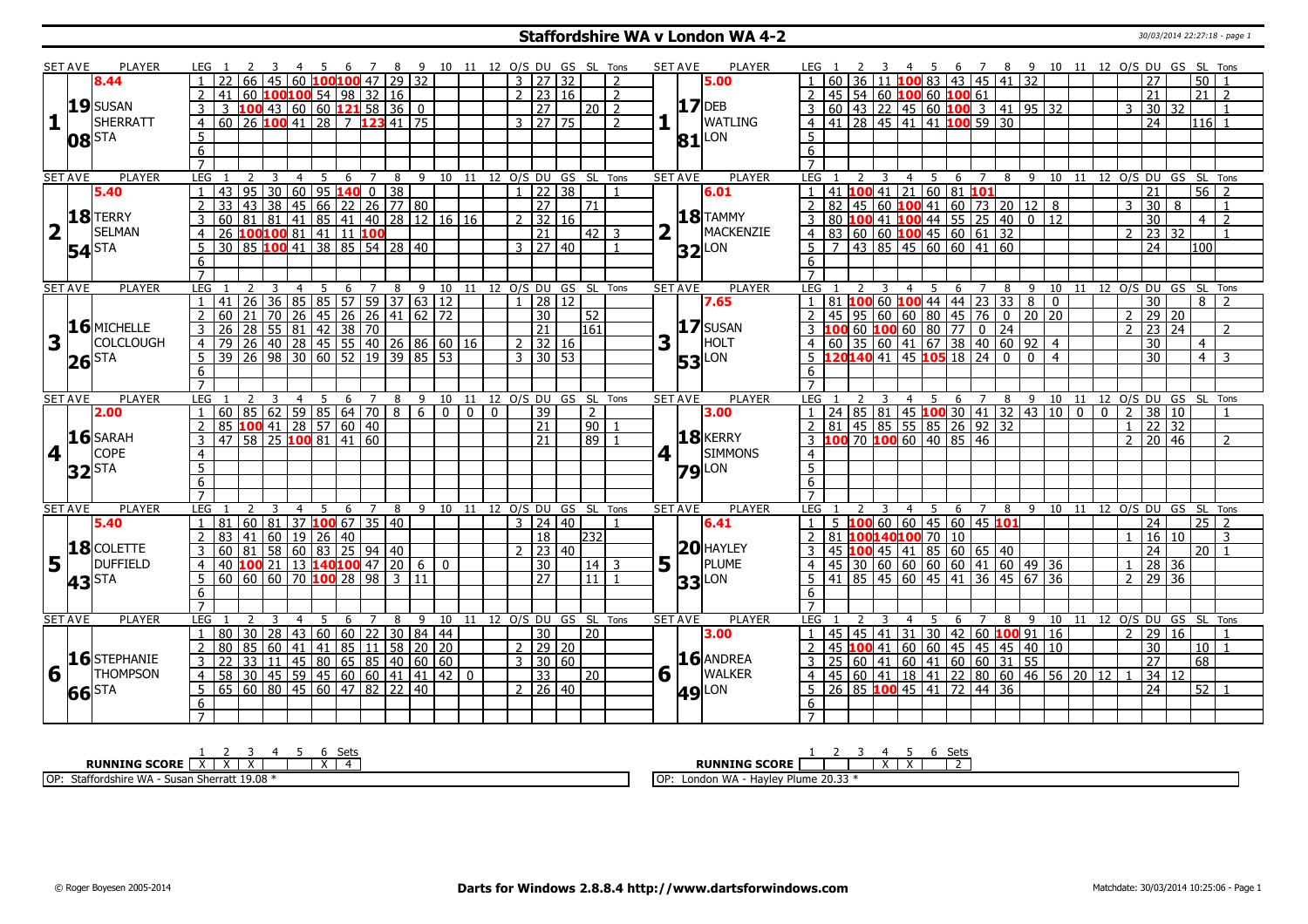# **Staffordshire WA**

# **London WA**

| <b>PLAYER</b>              |  | <b>W/Liwonilost</b> | <b>AVE</b> |                  | TAVE  POINTS DARTS TONS TON+ 180 |      |    |  |         | <b>TONS IPLAYER</b>  |  | W/Liwonilost | <b>AVE</b> |                   | <b>TAVE POINTS DARTS TONS TON+ 180</b> |                 |    |     | TONS     |
|----------------------------|--|---------------------|------------|------------------|----------------------------------|------|----|--|---------|----------------------|--|--------------|------------|-------------------|----------------------------------------|-----------------|----|-----|----------|
| <b>Susan Sherratt</b>      |  |                     | 19.08      | 8.44             | 1984                             | 104  |    |  | $8 + ($ | Deb Watling          |  |              | 17.81      | ' 00.د            | 1817                                   | 102             |    |     | $5+0$    |
| <b>Terry Selman</b>        |  |                     | 18.54      | 5.4 <sub>C</sub> | 2392                             | 129  |    |  | $5 + C$ | Tammv Mackenzie      |  |              | 18.32      | 6.01              | 2345                                   | 128             |    | -0  | $6 + 0$  |
| <b>Michelle Colclough</b>  |  |                     | 16.Z6      | 0.00             | 22921                            | 141  |    |  | $0+0$   | <b>Susan Holt</b>    |  |              | 17.53      | .65               | 2489                                   | 142             |    |     | 7+0      |
| <b>Sarah Cope</b>          |  |                     | 16.32      | 2.00             | 1322                             | 81   |    |  | $2+0$   | <b>Kerry Simmons</b> |  |              | 18.79      | 3.00 <sub>1</sub> | 1503                                   | 80 <sub>1</sub> |    |     | $3+0$    |
| Colette Duffield           |  |                     | 18.43      | 5.4 <sup>c</sup> | 2248                             | 122  |    |  |         | <b>Hayley Plume</b>  |  |              | 20.33      | 6.41              | 2460                                   | 121             |    |     | $6 + 0$  |
| <b>Stephanie Thompsonl</b> |  |                     | 16.66      | 0.00             | 2465                             | 148  |    |  | $0+$    | Andrea Walker        |  |              | 16.49      | 3.00              | 2375                                   | 144             |    |     | $3 + 0$  |
| <b>TOTALS</b>              |  |                     | 17.52      |                  | $12703$ <sup>1</sup>             | 725. | 18 |  | $20+0$  | <b>ITOTALS</b>       |  |              | 18.12      |                   | 12989 <sup>-</sup>                     | 717             | 28 | - 0 | $30 + 0$ |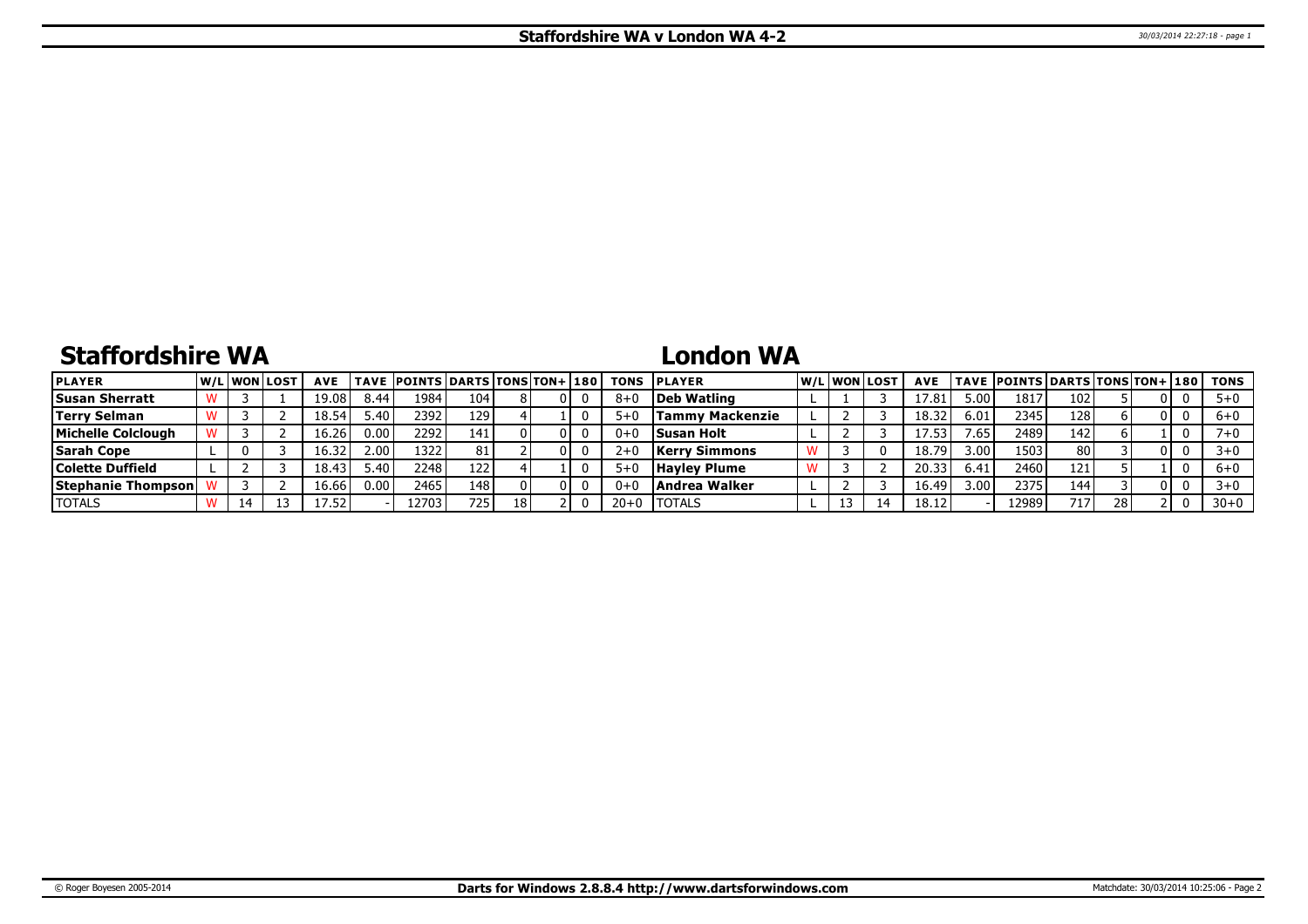### **Staffordshire MB v London MB 8-4** 30/03/2014 22:26:57 - page 1

|                         | SET AVE        | <b>PLAYER</b>                     | LEG 1                                      |                                                                                                  | 45             |                     | 6 7 8 9 10 11 12 O/S DU GS SL Tons |                              |                       |                      |                |                                   |                         | <b>SET AVE</b><br>PLAYER               | 6 7 8 9 10 11 12 O/S DU GS SL Tons<br>LEG 1<br>- 45                                                                                                                |
|-------------------------|----------------|-----------------------------------|--------------------------------------------|--------------------------------------------------------------------------------------------------|----------------|---------------------|------------------------------------|------------------------------|-----------------------|----------------------|----------------|-----------------------------------|-------------------------|----------------------------------------|--------------------------------------------------------------------------------------------------------------------------------------------------------------------|
|                         |                | 10.41                             | 59<br>81                                   |                                                                                                  | LOO140 97 24   |                     |                                    |                              |                       |                      | 16   24        | $\overline{2}$                    |                         | 13.05                                  | $ 81 $ 60 41 81 41 100<br>97<br>18                                                                                                                                 |
|                         |                |                                   | 59<br>$\overline{96}$                      |                                                                                                  | 140100 98 6    |                     |                                    |                              |                       | 18                   |                | 2<br>$\overline{2}$               |                         |                                        | 80 57 60 115 165 24<br>16<br>24<br>2                                                                                                                               |
|                         |                | $27$ JAMIE                        | 3<br>43                                    | 10066081                                                                                         |                |                     |                                    |                              |                       | $\overline{12}$      |                | $217$ 1                           |                         | $25$ CHRIS                             | 3 180140100 41 40<br>$15 \mid 40$<br>3<br>$B+1$                                                                                                                    |
| $\mathbf{1}$            |                | <b>DUNSTON</b>                    |                                            |                                                                                                  |                |                     |                                    |                              |                       |                      | 16 40          | $\overline{3}$                    |                         | <b>STEVENS</b>                         | 4 58 60 45 140 31<br>$\overline{15}$<br>$167$ 1                                                                                                                    |
|                         |                |                                   | $\overline{4}$                             | 59 121100140 41 40                                                                               |                |                     |                                    |                              |                       |                      |                |                                   |                         |                                        |                                                                                                                                                                    |
|                         |                | <b>40</b> STA                     | 81<br>$5^{\circ}$<br>83                    | 41 58 45 81 100                                                                                  |                |                     |                                    |                              |                       | 21                   |                | $\overline{12}$<br>$\overline{1}$ |                         | $47$ <sup>LON</sup>                    | $\overline{5}$ 20 <b>125100140</b> 21 41 34 20<br>$24 \mid 20$<br>3<br>3                                                                                           |
|                         |                |                                   | 6                                          |                                                                                                  |                |                     |                                    |                              |                       |                      |                |                                   |                         |                                        | 6                                                                                                                                                                  |
|                         |                |                                   | $\overline{7}$                             |                                                                                                  |                |                     |                                    |                              |                       |                      |                |                                   |                         |                                        | $\overline{7}$                                                                                                                                                     |
|                         | <b>SET AVE</b> | <b>PLAYER</b>                     | <b>LEG</b><br>$\overline{2}$               | $\overline{3}$<br>$\overline{4}$                                                                 | $\overline{5}$ | $6 \quad 7 \quad 8$ |                                    | 9 10 11 12 O/S DU GS SL Tons |                       |                      |                |                                   |                         | <b>PLAYER</b><br><b>SET AVE</b>        | 5 6 7 8 9 10 11 12 O/S DU GS SL Tons<br>LEG<br>2<br>$\overline{3}$<br>$\overline{4}$                                                                               |
|                         |                | 7.63                              | $\overline{29}$<br>1                       | 41 26 43 60 <b>100 100</b> 74 0<br><b>100 100</b> 55 38 85 48 20<br>26 60 <b>100</b> 83 43 60 74 |                |                     |                                    |                              |                       | $\overline{27}$      |                | $\sqrt{28}$ 2                     |                         | 7.65                                   | 1  100 41  140 81  35  100 0 0 4<br>$\overline{25}$<br>$\overline{4}$<br>3<br>$\overline{1}$                                                                       |
|                         |                |                                   | $\overline{2}$<br>$\overline{55}$          |                                                                                                  |                |                     |                                    |                              |                       | $1$ 22 20            |                | $\overline{2}$                    |                         |                                        | $\overline{24}$<br>$\overline{32}$ 1                                                                                                                               |
|                         |                | $21$ PETER                        | $\overline{\mathbf{3}}$<br>$\overline{55}$ |                                                                                                  |                |                     |                                    |                              |                       | $2 \mid 23 \mid 74$  |                | $\mathbf{1}$                      |                         | $19$ NICKY                             | 2 100 60 60 26 95 41 59 28<br>3 41 60 60 30 41 81 100<br>4 60 83 125 100 28 78 13 0<br>$\overline{21}$<br>$\overline{88}$                                          |
| $\overline{\mathbf{2}}$ |                | <b>CHALLINOR</b>                  | $\overline{4}$                             | 60 140123 60 21 31 26 40                                                                         |                |                     |                                    |                              |                       | $1$   22   40        |                | $\overline{2}$                    | $\overline{\mathbf{2}}$ | COCKS                                  | $\overline{24}$<br>14                                                                                                                                              |
|                         |                | $02$ $\overline{\phantom{a}}$ STA | $\overline{5}$                             |                                                                                                  |                |                     |                                    |                              |                       |                      |                |                                   |                         | <b>89</b> LON                          | 5                                                                                                                                                                  |
|                         |                |                                   | 6                                          |                                                                                                  |                |                     |                                    |                              |                       |                      |                |                                   |                         |                                        | 6                                                                                                                                                                  |
|                         |                |                                   | $\overline{7}$                             |                                                                                                  |                |                     |                                    |                              |                       |                      |                |                                   |                         |                                        | $\overline{7}$                                                                                                                                                     |
|                         | <b>SET AVE</b> | <b>PLAYER</b>                     | LEG                                        | 3<br>$\overline{4}$                                                                              | 5<br>6         | $\overline{7}$      | 8                                  | 9                            | 10 11 12 0/S DU GS SL |                      |                | Tons                              |                         | <b>SET AVE</b><br><b>PLAYER</b>        | 9 10 11 12 0/S DU GS<br>LEG<br>$\overline{4}$<br>5<br>6<br>$\overline{7}$<br>8<br>SL Tons                                                                          |
|                         |                | 7.01                              |                                            |                                                                                                  |                |                     |                                    |                              |                       | 24                   |                | 6                                 |                         | 8.56                                   | $1 \mid 81 \mid 85 \mid 27 \mid 25$ <b>100</b> 60 82 9 32<br>26<br>32<br>$\overline{2}$                                                                            |
|                         |                |                                   | $\overline{2}$                             | 47 80 98 90 95 61 24 0<br>46 <b>100</b> 55 <b>100</b> 80 44 36 40                                |                |                     |                                    |                              |                       | $3 \mid 24 \mid 40$  |                | $\overline{z}$                    |                         |                                        | 2 45 77 55 180 30 26 60<br>$\overline{21}$<br>$28 1+1$                                                                                                             |
|                         |                | $23$ CALLUM                       | 81                                         | 45 83 121 97                                                                                     |                |                     |                                    |                              |                       | 15                   |                | 74   1                            |                         | 23 STUART                              | $\overline{17}$<br>25<br>$\mathcal{L}$<br>3                                                                                                                        |
| $\overline{\mathbf{3}}$ |                | <b>MATTHEWS</b>                   | 3                                          |                                                                                                  |                |                     |                                    |                              |                       |                      |                |                                   |                         | PATT                                   | $\begin{array}{r l}\n\hline\n3 & 10095 & 45 & 135 & 101 & 25 \\ \hline\n4 & 32 & 44 & 140 & 40 & 30 \\ \hline\n5 & 78 & 60 & 45 & 100 & 85 & 93 & 40\n\end{array}$ |
|                         |                |                                   | $\overline{4}$                             | 140100140 57 24 40                                                                               |                |                     |                                    |                              |                       |                      | 16 40          | 3                                 | 3                       |                                        | 15<br>l215  1                                                                                                                                                      |
|                         |                | <b>54</b> STA                     | 5                                          | 55   60   96   30   60   58                                                                      |                |                     |                                    |                              |                       | 18                   |                | 142                               |                         | $ 08 $ LON                             | 19 40<br>$\overline{1}$                                                                                                                                            |
|                         |                |                                   | 6                                          |                                                                                                  |                |                     |                                    |                              |                       |                      |                |                                   |                         |                                        | 6                                                                                                                                                                  |
|                         |                |                                   | $\overline{7}$                             |                                                                                                  |                |                     |                                    |                              |                       |                      |                |                                   |                         |                                        |                                                                                                                                                                    |
|                         |                |                                   |                                            |                                                                                                  |                | $\overline{7}$      |                                    |                              |                       |                      |                |                                   |                         | <b>PLAYER</b><br><b>SET AVE</b>        | LEG<br>10 11 12 O/S DU GS SL Tons<br>6<br>89                                                                                                                       |
|                         | <b>SET AVE</b> | PLAYER                            | LEG                                        | $\overline{4}$                                                                                   | -5<br>-6       |                     | 8                                  | 9 10 11 12 O/S DU GS SL Tons |                       |                      |                |                                   |                         |                                        | 4 <sub>5</sub><br>$\overline{z}$                                                                                                                                   |
|                         |                | 9.16                              | 46<br>41                                   | 40 140 140 86                                                                                    |                | $\overline{4}$      | $\overline{4}$                     |                              |                       | 2 23                 | $\overline{4}$ | $\overline{2}$                    |                         | 8.27                                   | $\boxed{90}$ 34 41 <b>135</b> 85 27 79<br>$10$   1<br>21                                                                                                           |
|                         |                |                                   | $\overline{2}$<br>45                       | 100 55 125 60 69                                                                                 |                |                     |                                    |                              |                       | 18                   |                | $\left  47 \right $ 2             |                         |                                        | $145$ 100 60 85 51 43 117<br> 21 117 <br>3<br>$\mathcal{L}$                                                                                                        |
|                         |                | $24$ JOHN                         | 3                                          |                                                                                                  |                |                     |                                    |                              |                       | 18                   |                | $\sqrt{78}$                       |                         | $25$ GENE                              | 18   96<br>3<br>$\overline{1}$                                                                                                                                     |
| $\vert$ 4               |                | <b>TATTERS</b>                    | $\overline{4}$                             |                                                                                                  |                |                     |                                    |                              |                       | 3 18                 | $\mathbf{R}$   | $\overline{2}$                    |                         | HILL<br>$4$   $\overline{\phantom{0}}$ | 18<br>$16$   1                                                                                                                                                     |
|                         |                |                                   | 5                                          |                                                                                                  |                |                     |                                    |                              |                       | 21                   |                | $16$   1                          |                         |                                        | 20 20<br>$\mathcal{P}$<br>$\mathcal{L}$                                                                                                                            |
|                         |                | $12$ STA                          | 6                                          | 35 45 95 41 81 76<br>85 <b>45 95 41 81 76</b><br>85 <b>135 140</b> 89 44 8                       |                |                     |                                    |                              |                       |                      |                |                                   |                         | <b>30 LON</b>                          | -6                                                                                                                                                                 |
|                         |                |                                   | $\overline{7}$                             |                                                                                                  |                |                     |                                    |                              |                       |                      |                |                                   |                         |                                        | $\overline{7}$                                                                                                                                                     |
|                         | <b>SET AVE</b> | PLAYER                            | <b>LEG</b>                                 | 3<br>$\overline{4}$                                                                              | - 5<br>-6      | $\overline{7}$      |                                    | 9 10 11 12 O/S DU GS SL Tons |                       |                      |                |                                   |                         | PLAYER<br><b>SET AVE</b>               | LEG<br>7 8 9 10 11 12 O/S DU GS SL Tons<br>$\overline{4}$<br>$-5$<br>- 6                                                                                           |
|                         |                | 8.13                              | $\overline{1}$                             | 85 60 140 42 92 82                                                                               |                |                     | $\overline{8}$                     |                              |                       | 3   18   82          |                | $\overline{1}$                    |                         | 7.40                                   | 1   60   100   80   60   58   45<br>98<br>$\overline{18}$                                                                                                          |
|                         |                |                                   | 2<br>95                                    | $ 21\rangle$                                                                                     | 87 134 24      |                     |                                    |                              |                       | $1 \mid 16 \mid 24$  |                | $\overline{2}$                    |                         |                                        | $\overline{15}$<br>$40$   2<br>$2$ 81 100 60 140 80                                                                                                                |
|                         |                |                                   | $\overline{26}$                            |                                                                                                  |                |                     |                                    |                              |                       |                      |                | 5 <sup>1</sup><br>$\mathbf{1}$    |                         | $24$ NICK                              | 2                                                                                                                                                                  |
|                         |                | 26 TREVOR                         | $\overline{3}$                             | 22   85   <mark>100</mark>   98   90   40   35                                                   |                |                     |                                    |                              |                       | $\overline{24}$      |                |                                   |                         |                                        | 3 <b>100</b> 15 46 <b>100</b> 60 85 32 31 32<br>25 32                                                                                                              |
|                         | $5\vert$       | <b>CARTER</b>                     | $\overline{4}$<br>81                       | 60 45 180 19 16                                                                                  |                |                     |                                    |                              |                       | $2 \mid 17 \mid 16$  |                | $2 + 1$                           |                         | $5\vert \bar{1}$<br>BUCKINGHAM         | 4   81   80   100   100<br>15<br>$\overline{80}$<br>$\overline{2}$                                                                                                 |
|                         |                | 65 <sup>STA</sup>                 | 5                                          |                                                                                                  |                |                     |                                    |                              |                       |                      |                |                                   |                         | <b>47</b> <sup>LON</sup>               | $\overline{5}$                                                                                                                                                     |
|                         |                |                                   | $\overline{6}$                             |                                                                                                  |                |                     |                                    |                              |                       |                      |                |                                   |                         |                                        | 6                                                                                                                                                                  |
|                         |                |                                   | $\overline{7}$                             |                                                                                                  |                |                     |                                    |                              |                       |                      |                |                                   |                         |                                        | $\overline{7}$                                                                                                                                                     |
|                         | <b>SET AVE</b> | <b>PLAYER</b>                     | LEG                                        | 3<br>$\overline{4}$                                                                              | -5             | 6<br>$\overline{7}$ | 8                                  | 9                            |                       |                      |                | 10 11 12 0/S DU GS SL Tons        |                         | <b>SET AVE</b><br><b>PLAYER</b>        | 9 10 11 12 0/S DU GS SL Tons<br>LEG<br>8<br>$\overline{4}$<br>-5<br>6<br>$\overline{7}$                                                                            |
|                         |                | 5.11                              | $\mathbf{1}$                               | 55 100 26 25 55 60 60 60 20 40                                                                   |                |                     |                                    |                              |                       | 2   29   40          |                | $\overline{1}$                    |                         | 6.13                                   | 1 85 100 60 55 100 84 0<br>$0 \mid 1$<br>$16 \mid 2$<br>27                                                                                                         |
|                         |                |                                   | 100<br>2                                   | $60$ 49 100 21 60 111                                                                            |                |                     |                                    |                              |                       | $\frac{1}{3}$ 21 111 |                | 3                                 |                         |                                        | 2 39 41 100 100 100 113 0<br>$\overline{21}$<br>8<br>$\overline{4}$                                                                                                |
|                         |                | <b>19 PAUL</b>                    | 3                                          | 45 100 60 30 95 30 43 74 24                                                                      |                |                     |                                    |                              |                       | $3 \mid 27 \mid 24$  |                | $\overline{1}$                    |                         | 19 SPENCER                             | $3   85   60   70   80   41   45   50   0$<br>$\overline{70}$<br>$\overline{24}$                                                                                   |
| 6                       |                | <b>WRIGHT</b>                     | $\overline{4}$                             |                                                                                                  |                |                     |                                    |                              |                       |                      |                |                                   |                         | $6\sqrt{ }$<br><b>ELLIS</b>            | $\overline{4}$                                                                                                                                                     |
|                         |                |                                   | $\overline{5}$                             |                                                                                                  |                |                     |                                    |                              |                       |                      |                |                                   |                         |                                        | $\overline{5}$                                                                                                                                                     |
|                         |                | $52$ STA                          | 6<br>$\overline{7}$                        |                                                                                                  |                |                     |                                    |                              |                       |                      |                |                                   |                         | <b>57</b> LON                          | 6<br>$\overline{7}$                                                                                                                                                |

**RUNNING SCORE**  $\begin{array}{|c|c|c|c|c|}\n\hline\n & 2 & 3 & 4 & 5 & 6 & \text{Sets} \\
\hline\n\end{array}$ 

**RUNNING SCORE**  $\begin{array}{|c|c|c|c|c|}\n\hline\n\textbf{1} & \textbf{2} & \textbf{3} & \textbf{4} & \textbf{5} & \textbf{6} & \textbf{Sets} \\
\hline\n\textbf{5} & \textbf{5} & \textbf{6} & \textbf{7} & \textbf{8} & \textbf{1} & \textbf{1} \\
\hline\n\textbf{6} & \textbf{7} & \textbf{8} & \textbf{1} & \textbf{1} & \textbf{1} & \textbf{1} & \textbf{1} \\
\hline\n\textbf{7} & \textbf{8} & \textbf$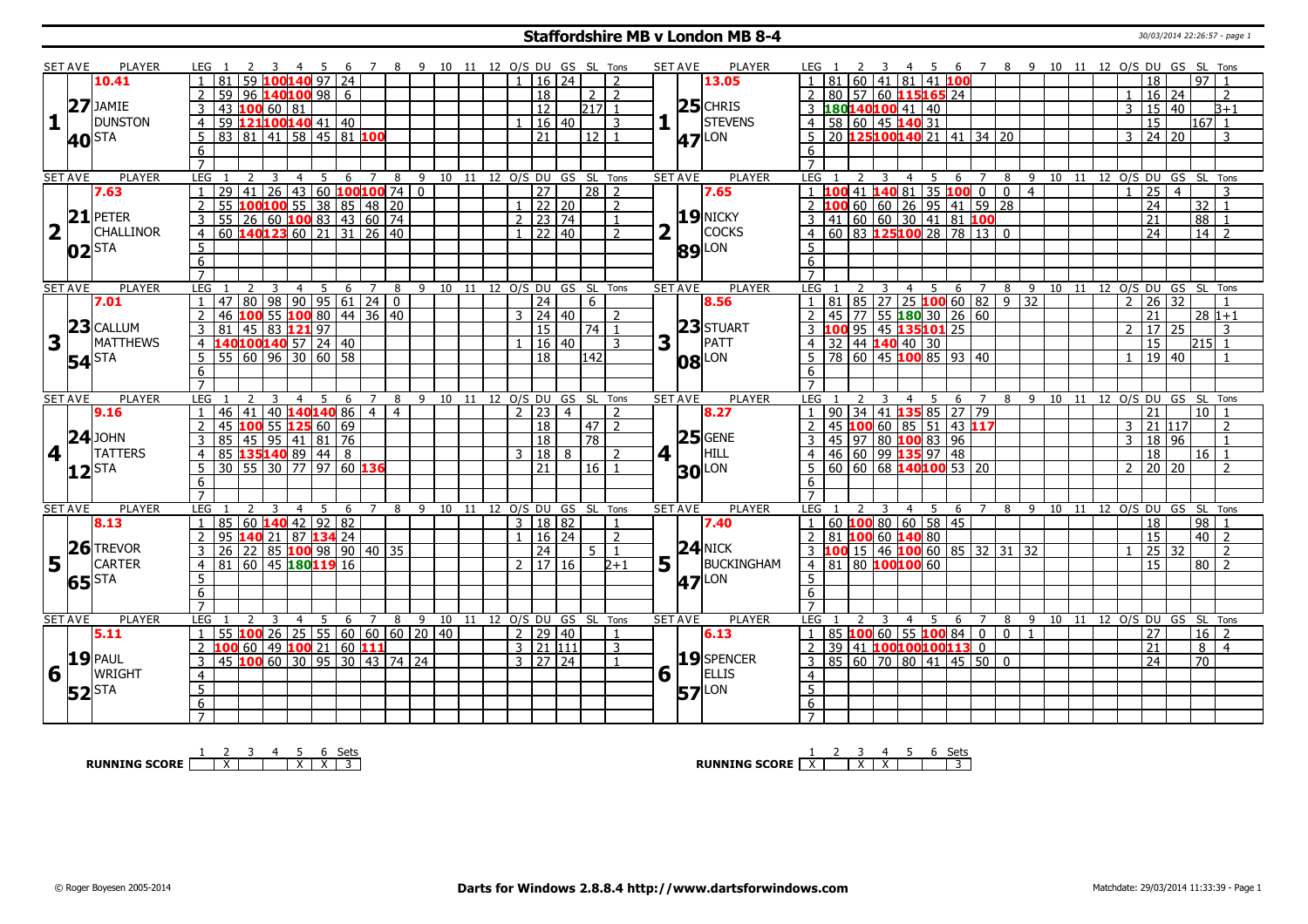#### **Staffordshire MB v London MB 8-4** 30/03/2014 22:26:57 - page 2

|                 | <b>SET AVE</b>                    | PLAYER           | LEG 1               |                                         |      |                                  |    | - 6                                           | 7 8 9 10 11 12 O/S DU GS SL Tons |                |                                    |    |    |                              |                     |     |                 |                          |   | <b>SET AVE</b><br><b>PLAYER</b> | LEG 1               |    |               |                                        | 4 5                              |                                          |                                                   | 6 7 8 9 10 11 12 O/S DU GS SL Tons |     |    |    |                |                                          |                     |                |
|-----------------|-----------------------------------|------------------|---------------------|-----------------------------------------|------|----------------------------------|----|-----------------------------------------------|----------------------------------|----------------|------------------------------------|----|----|------------------------------|---------------------|-----|-----------------|--------------------------|---|---------------------------------|---------------------|----|---------------|----------------------------------------|----------------------------------|------------------------------------------|---------------------------------------------------|------------------------------------|-----|----|----|----------------|------------------------------------------|---------------------|----------------|
|                 |                                   | 13.30            | $\overline{1}$      | 55 l                                    | 85 I | 25 140100                        |    |                                               |                                  |                |                                    |    |    |                              | <sup>15</sup>       |     | $96$   2        |                          |   | 9.14                            |                     |    |               |                                        |                                  | 1 140100 60 59 131 11                    |                                                   |                                    |     |    |    |                | 3   18   11                              |                     | 3              |
|                 |                                   |                  | $\overline{2}$      | 58                                      |      |                                  |    | 55 $140$ 85   97   66                         |                                  |                |                                    |    |    | 3                            | 18 66               |     |                 |                          |   |                                 |                     |    |               |                                        | 2 180 43 38 96 58                |                                          |                                                   |                                    |     |    |    |                | 15                                       | $86 1+1$            |                |
|                 |                                   | 28 JAMES         |                     | 30 100 100 60 45 126                    |      |                                  |    |                                               |                                  |                |                                    |    |    |                              | 18                  |     | $40$   3        |                          |   | $25$ STEVE                      |                     |    |               |                                        |                                  | 3   96   30   55   60   100140   20      |                                                   |                                    |     |    |    | $\overline{2}$ | 20 20                                    |                     | $\mathcal{L}$  |
| 7               |                                   | <b>HUGHES</b>    | $\overline{4}$      | 58 140 99 100 104                       |      |                                  |    |                                               |                                  |                |                                    |    |    |                              | 3   15   104        |     |                 | 3                        |   | DAY                             |                     |    |               | $4 \overline{123} 80 \overline{60} 59$ |                                  |                                          |                                                   |                                    |     |    |    |                | 12                                       | l179l 1             |                |
|                 |                                   |                  |                     | $55$   40 <b>140 140</b> 46 80          |      |                                  |    |                                               |                                  |                |                                    |    |    | 2   17   80                  |                     |     |                 | $\overline{\phantom{a}}$ |   | LON                             |                     |    |               |                                        | 5   60   60   40   45   45   91  |                                          |                                                   |                                    |     |    |    |                | 18                                       | 160                 |                |
|                 | <b>54</b> STA                     |                  | 6                   |                                         |      |                                  |    |                                               |                                  |                |                                    |    |    |                              |                     |     |                 |                          |   | 06                              | 6                   |    |               |                                        |                                  |                                          |                                                   |                                    |     |    |    |                |                                          |                     |                |
|                 |                                   |                  | $\overline{7}$      |                                         |      |                                  |    |                                               |                                  |                |                                    |    |    |                              |                     |     |                 |                          |   |                                 | $\overline{7}$      |    |               |                                        |                                  |                                          |                                                   |                                    |     |    |    |                |                                          |                     |                |
|                 | <b>SET AVE</b>                    | <b>PLAYER</b>    | LEG                 |                                         |      | $\overline{4}$                   | -5 | -6                                            | 7                                | 8              |                                    |    |    | 9 10 11 12 O/S DU GS SL Tons |                     |     |                 |                          |   | <b>PLAYER</b><br><b>SET AVE</b> | LEG                 |    | $\mathcal{L}$ | $\overline{4}$                         | 5                                | 6                                        |                                                   |                                    |     |    |    |                | 8 9 10 11 12 0/S DU GS SL Tons           |                     |                |
|                 |                                   | 7.78             |                     |                                         | 30   |                                  |    | $40$ 140 137 12 0 2                           |                                  |                |                                    |    |    | $1$   22   2                 |                     |     |                 | $\mathcal{R}$            |   | 8.60                            | $\mathbf{1}$        |    |               |                                        |                                  | 60 45 100 47 85 96 64                    |                                                   |                                    |     |    |    |                | $\overline{21}$                          | 4   1               |                |
|                 |                                   |                  | 2                   | 60                                      |      |                                  |    | $\overline{58}$ 140 41 55 61                  |                                  |                |                                    |    |    |                              | $\overline{18}$     |     | l 86 l          | $\overline{1}$           |   |                                 | $\overline{2}$      | 81 |               |                                        |                                  | 60 140 27 70 49 74                       |                                                   |                                    |     |    |    |                | $3 \mid 21 \mid 74$                      |                     | $\overline{1}$ |
|                 |                                   | 22 RICHARD       |                     | $\overline{32}$                         |      |                                  |    |                                               |                                  |                |                                    |    |    |                              | $\sqrt{21}$         |     | 66              |                          |   | $23$ MATTHEW                    |                     |    |               |                                        |                                  |                                          |                                                   |                                    |     |    |    | $\overline{2}$ | 20 67                                    |                     |                |
| 8               |                                   | <b>CUMMINGS</b>  | $\overline{3}$      |                                         |      |                                  |    | 59   40   60   60   100   84                  |                                  |                |                                    |    |    |                              |                     |     |                 |                          |   |                                 |                     |    |               |                                        |                                  | $3   85   45   59   100   100   45   67$ |                                                   |                                    |     |    |    |                |                                          |                     | $\overline{z}$ |
|                 |                                   |                  | $\overline{4}$      | $\overline{55}$ 85 83 41 83 93 61       |      |                                  |    |                                               |                                  |                |                                    |    |    |                              | $3 \mid 21 \mid 61$ |     |                 |                          | 8 | <b>WILSON</b>                   |                     |    |               |                                        |                                  | 4 45 45 100 60 100 54 87                 |                                                   |                                    |     |    |    |                | $\overline{21}$                          | $10$ $\overline{2}$ |                |
|                 | $05$ $\overline{\phantom{a}}$ STA |                  | 5                   | <b>70</b>                               |      |                                  |    | 60   <mark>1 2 1</mark> 55   60   94   25   0 |                                  |                |                                    |    |    |                              | $\overline{24}$     |     | 16 <sup>1</sup> |                          |   | <b>50</b> LON                   |                     |    |               |                                        |                                  |                                          | 5 100120 76 45 60 30 23 47                        |                                    |     |    |    | $\overline{2}$ | 23 47                                    |                     | $\overline{2}$ |
|                 |                                   |                  | 6                   |                                         |      |                                  |    |                                               |                                  |                |                                    |    |    |                              |                     |     |                 |                          |   |                                 | 6                   |    |               |                                        |                                  |                                          |                                                   |                                    |     |    |    |                |                                          |                     |                |
|                 |                                   |                  | $\overline{7}$      |                                         |      |                                  |    |                                               |                                  |                |                                    |    |    |                              |                     |     |                 |                          |   |                                 |                     |    |               |                                        |                                  |                                          |                                                   |                                    |     |    |    |                |                                          |                     |                |
|                 | <b>SET AVE</b>                    | <b>PLAYER</b>    | LEG                 |                                         |      | $\overline{3}$<br>$\overline{4}$ |    | 5 6 7 8                                       |                                  |                | 9 10 11 12 0/S DU GS SL Tons       |    |    |                              |                     |     |                 |                          |   | <b>SET AVE</b><br><b>PLAYER</b> | LEG                 |    |               |                                        |                                  |                                          |                                                   |                                    |     |    |    |                | 3 4 5 6 7 8 9 10 11 12 O/S DU GS SL Tons |                     |                |
|                 |                                   | 6.08             |                     | 45 100 70 85 80 81 20 20                |      |                                  |    |                                               |                                  |                |                                    |    |    | $\cdot$ 1 $\cdot$            | 22 20               |     |                 |                          |   | 6.15                            | $\overline{1}$      |    |               |                                        |                                  |                                          | 60   43   41   24   100   30   28   58            |                                    |     |    |    |                | 24                                       | $117$ 1             |                |
|                 |                                   |                  | <sup>2</sup>        | 95 140 85 78 103                        |      |                                  |    |                                               |                                  |                |                                    |    |    | 3   15   103                 |                     |     |                 | 2                        |   |                                 | $\overline{2}$      |    |               | 43 100135 97                           |                                  |                                          |                                                   |                                    |     |    |    |                | 12                                       | $126$ 2             |                |
|                 |                                   | 27 STEVE         | $\mathcal{E}$       | 125140 60 85 55 36                      |      |                                  |    |                                               |                                  |                |                                    |    |    | $3 \mid 18 \mid 36$          |                     |     |                 | $\overline{2}$           |   | $22$ SCOTT                      |                     |    |               |                                        | 3   45   100   180   45   99   0 |                                          |                                                   |                                    |     |    |    |                | $\overline{18}$                          | $322 + 1$           |                |
| 9               |                                   | <b>CLEWS</b>     | $\overline{4}$      |                                         |      |                                  |    |                                               |                                  |                |                                    |    |    |                              |                     |     |                 |                          | 9 | ARTISS                          | $\overline{4}$      |    |               |                                        |                                  |                                          |                                                   |                                    |     |    |    |                |                                          |                     |                |
|                 |                                   |                  | $\overline{5}$      |                                         |      |                                  |    |                                               |                                  |                |                                    |    |    |                              |                     |     |                 |                          |   | $74$ <sup>LON</sup>             | $\overline{5}$      |    |               |                                        |                                  |                                          |                                                   |                                    |     |    |    |                |                                          |                     |                |
|                 | <b>33</b> STA                     |                  | $\overline{6}$      |                                         |      |                                  |    |                                               |                                  |                |                                    |    |    |                              |                     |     |                 |                          |   |                                 | 6                   |    |               |                                        |                                  |                                          |                                                   |                                    |     |    |    |                |                                          |                     |                |
|                 |                                   |                  | $\overline{7}$      |                                         |      |                                  |    |                                               |                                  |                |                                    |    |    |                              |                     |     |                 |                          |   |                                 | $\overline{7}$      |    |               |                                        |                                  |                                          |                                                   |                                    |     |    |    |                |                                          |                     |                |
|                 |                                   |                  |                     |                                         |      | $\overline{4}$                   | 5  |                                               |                                  |                | 6 7 8 9 10 11 12 0/S DU GS SL Tons |    |    |                              |                     |     |                 |                          |   | <b>SET AVE</b><br><b>PLAYER</b> | <b>LEG</b>          |    |               | $\overline{4}$                         | - 5                              | 6                                        | $\overline{7}$                                    |                                    |     |    |    |                | 8 9 10 11 12 0/S DU GS SL Tons           |                     |                |
|                 |                                   |                  |                     |                                         |      |                                  |    |                                               |                                  |                |                                    |    |    |                              |                     |     |                 |                          |   |                                 |                     |    |               |                                        |                                  |                                          |                                                   |                                    |     |    |    |                |                                          |                     |                |
|                 | <b>SET AVE</b>                    | <b>PLAYER</b>    | <b>LEG</b>          |                                         |      |                                  |    |                                               |                                  |                |                                    |    |    |                              |                     |     |                 |                          |   |                                 |                     |    |               |                                        |                                  |                                          |                                                   |                                    |     |    |    |                |                                          |                     |                |
|                 |                                   | 9.51             | $\overline{1}$      |                                         | 45   |                                  |    | 45 100 50 78 28 35 20                         |                                  |                |                                    |    |    | $3 \mid 27 \mid 20$          |                     |     |                 | $\overline{2}$           |   | 6.65                            |                     |    |               |                                        |                                  |                                          | $1 \t100660121606060260$                          |                                    |     |    |    |                | 24                                       | $14$ 2              |                |
|                 |                                   |                  |                     | 65                                      | 83   |                                  |    | $26$ 55 41 171                                |                                  |                |                                    |    |    |                              | 18                  |     | $60 1+1$        |                          |   |                                 |                     |    |               |                                        |                                  | 60 123 60 54 121 43 40                   |                                                   |                                    |     |    |    |                | 20 40                                    |                     | $\overline{2}$ |
|                 |                                   | $24$ DAVID       |                     |                                         |      |                                  |    | <mark>100</mark> 100 59 66 95 57 24           |                                  |                |                                    |    |    |                              | 3   21   24         |     |                 | $\overline{\phantom{a}}$ |   | $21$ DARREN                     |                     |    |               |                                        |                                  | 3   60   60   45   85   45   25          |                                                   |                                    |     |    |    |                | 18                                       | 181                 |                |
|                 |                                   | <b>GIBBONS</b>   | $\overline{4}$      | 100 140 40 140 81                       |      |                                  |    |                                               |                                  |                |                                    |    |    | 3   15   81                  |                     |     |                 | 3                        |   | <b>IRVING</b><br>.O I           |                     |    |               |                                        | 4 100100 45 42 41                |                                          |                                                   |                                    |     |    |    |                | 15                                       | $ 173 $ 2           |                |
| 10 <sup>1</sup> |                                   |                  | $5\overline{)}$     |                                         |      |                                  |    |                                               |                                  |                |                                    |    |    |                              |                     |     |                 |                          |   |                                 | 5 <sup>1</sup>      |    |               |                                        |                                  |                                          |                                                   |                                    |     |    |    |                |                                          |                     |                |
|                 | <b>00</b> STA                     |                  | 6                   |                                         |      |                                  |    |                                               |                                  |                |                                    |    |    |                              |                     |     |                 |                          |   | $25$ <sup>LON</sup>             | 6                   |    |               |                                        |                                  |                                          |                                                   |                                    |     |    |    |                |                                          |                     |                |
|                 |                                   |                  | $\overline{7}$      |                                         |      |                                  |    |                                               |                                  |                |                                    |    |    |                              |                     |     |                 |                          |   |                                 | $\overline{7}$      |    |               |                                        |                                  |                                          |                                                   |                                    |     |    |    |                |                                          |                     |                |
|                 | <b>SET AVE</b>                    | <b>PLAYER</b>    | <b>LEG</b>          |                                         |      | $\overline{4}$                   | 5  | 6                                             | $\overline{7}$                   | 8              | 9                                  |    |    | 10 11 12 0/S DU GS SL Tons   |                     |     |                 |                          |   | <b>PLAYER</b><br><b>SET AVE</b> | <b>LEG</b>          |    |               | $\overline{4}$                         | -5                               | 6                                        | $\overline{7}$                                    | 8                                  | - 9 |    |    |                | 10 11 12 0/S DU GS SL Tons               |                     |                |
|                 |                                   | 4.96             | -1                  | 95 $\sqrt{100}$ 83 59 $\sqrt{140}$ 16 6 |      |                                  |    |                                               |                                  | $\overline{0}$ | 2                                  |    |    | $1 \mid 25$                  |                     | l 2 |                 | 2                        |   | 6.80                            |                     |    |               |                                        |                                  |                                          | $1   85   100   32   58   21   45   120   24   0$ |                                    |     |    |    |                | 27                                       | $16 \mid 2$         |                |
|                 |                                   |                  | $\overline{2}$      | 55                                      |      |                                  |    | $26 60 99$ 12182 58                           |                                  |                |                                    |    |    | $3 \mid 21 \mid 58$          |                     |     |                 | $\mathbf{1}$             |   |                                 |                     |    |               |                                        |                                  | 2 41 140 77 25 81 39                     |                                                   |                                    |     |    |    |                | 18                                       | $98$   1            |                |
|                 |                                   | $22$ <b>KARL</b> | 3                   | 60                                      |      |                                  |    | 44   85   60   60   135 17   40               |                                  |                |                                    |    |    | $1 \mid 22 \mid 40$          |                     |     |                 |                          |   | $19$ JASON                      |                     |    |               |                                        |                                  |                                          | $3   43   140   6   180   44   68   0   10$       |                                    |     |    |    |                | 24                                       | $102+1$             |                |
|                 |                                   | MERCHANT         | $\overline{4}$      |                                         |      |                                  |    |                                               |                                  |                |                                    |    |    |                              |                     |     |                 |                          |   | MORTIMER<br>-11 L               | $\overline{4}$      |    |               |                                        |                                  |                                          |                                                   |                                    |     |    |    |                |                                          |                     |                |
|                 |                                   |                  |                     |                                         |      |                                  |    |                                               |                                  |                |                                    |    |    |                              |                     |     |                 |                          |   |                                 | $\overline{5}$      |    |               |                                        |                                  |                                          |                                                   |                                    |     |    |    |                |                                          |                     |                |
|                 | $10^{57A}$                        |                  | $\overline{5}$      |                                         |      |                                  |    |                                               |                                  |                |                                    |    |    |                              |                     |     |                 |                          |   | <b>99</b> LON                   |                     |    |               |                                        |                                  |                                          |                                                   |                                    |     |    |    |                |                                          |                     |                |
|                 |                                   |                  | 6<br>$\overline{7}$ |                                         |      |                                  |    |                                               |                                  |                |                                    |    |    |                              |                     |     |                 |                          |   |                                 | 6                   |    |               |                                        |                                  |                                          |                                                   |                                    |     |    |    |                |                                          |                     |                |
|                 | <b>SET AVE</b>                    | <b>PLAYER</b>    | LEG                 |                                         |      |                                  | 5  | 6                                             | $\overline{7}$                   | 8              | 9                                  | 10 | 11 | 12 O/S DU GS SL Tons         |                     |     |                 |                          |   | <b>SET AVE</b><br><b>PLAYER</b> | LEG                 |    |               | $\overline{4}$                         | -5                               | 6                                        | $\overline{7}$                                    | 8                                  | -9  | 10 | 11 |                | 12 O/S DU GS SL Tons                     |                     |                |
|                 |                                   | 8.34             |                     | 60                                      | 60   |                                  |    |                                               |                                  |                |                                    |    |    | $\mathbf{1}$                 | 22   20             |     |                 |                          |   | 4.50                            | $\overline{1}$      | 81 |               |                                        |                                  |                                          |                                                   |                                    |     |    |    |                | 21                                       |                     |                |
|                 |                                   |                  | $\cdot$ 1           |                                         | 100  |                                  |    | $59$   45 <b>134</b> 87   36   20             |                                  |                |                                    |    |    | $\mathbf{1}$                 |                     |     |                 | $\overline{2}$           |   |                                 |                     |    |               |                                        |                                  | 60 45 87 44 65 99                        |                                                   |                                    |     |    |    |                |                                          | 20                  |                |
|                 |                                   |                  | 2                   | 81                                      |      |                                  |    | 85 100 95 20 20                               |                                  |                |                                    |    |    |                              | 19   20             |     |                 |                          |   |                                 | 2                   |    |               |                                        |                                  | $59$ 59 45 24 61 131 88                  |                                                   |                                    |     |    |    |                | 21                                       | 34 1                |                |
|                 |                                   | $ 23 $ JOHN      | 3                   | 95 <b>100</b> 99 <b>100</b> 37 26 36    |      |                                  |    |                                               |                                  |                |                                    |    |    |                              | 21                  |     | $8 \mid 2$      |                          |   | $22$ JOHNNY                     |                     |    |               |                                        |                                  | 3 24 100 97 80 41 119 40                 |                                                   |                                    |     |    |    | $\overline{2}$ | 20   40                                  |                     | $\overline{2}$ |
| 11+<br>$12^T$   |                                   | <b>BURGESS</b>   | $\overline{4}$      | 100100100 82   47   32   20   20        |      |                                  |    |                                               |                                  |                |                                    |    |    |                              | 22 20               |     |                 | 3                        |   | ו 2<br>STEFANO                  |                     |    |               |                                        |                                  |                                          | $4   85   80   48   100   14   41   59   34$      |                                    |     |    |    |                | 24                                       | $40$   1            |                |
|                 | $76$ STA                          |                  | 5                   |                                         |      |                                  |    |                                               |                                  |                |                                    |    |    |                              |                     |     |                 |                          |   | $21$ <sup>LON</sup>             | $\overline{5}$      |    |               |                                        |                                  |                                          |                                                   |                                    |     |    |    |                |                                          |                     |                |
|                 |                                   |                  | 6<br>$\overline{7}$ |                                         |      |                                  |    |                                               |                                  |                |                                    |    |    |                              |                     |     |                 |                          |   |                                 | 6<br>$\overline{7}$ |    |               |                                        |                                  |                                          |                                                   |                                    |     |    |    |                |                                          |                     |                |

| +م><br>ししし                                                                | 10<br>しししこ                                                                |
|---------------------------------------------------------------------------|---------------------------------------------------------------------------|
| <b>RUNNING</b><br><b>SCORE</b><br>$\ddot{\phantom{1}}$                    | <b>RUNNING SCORE</b><br>$\ddot{\phantom{1}}$                              |
| OP:<br>28.54<br>Staffordshire MB -<br>inhac<br>$12 \text{meV}$<br>Jallics | $\sim$ $\sim$<br>ı MB<br>i OF<br>Thris.<br>.<br>: Stevens 25.4.<br>Longon |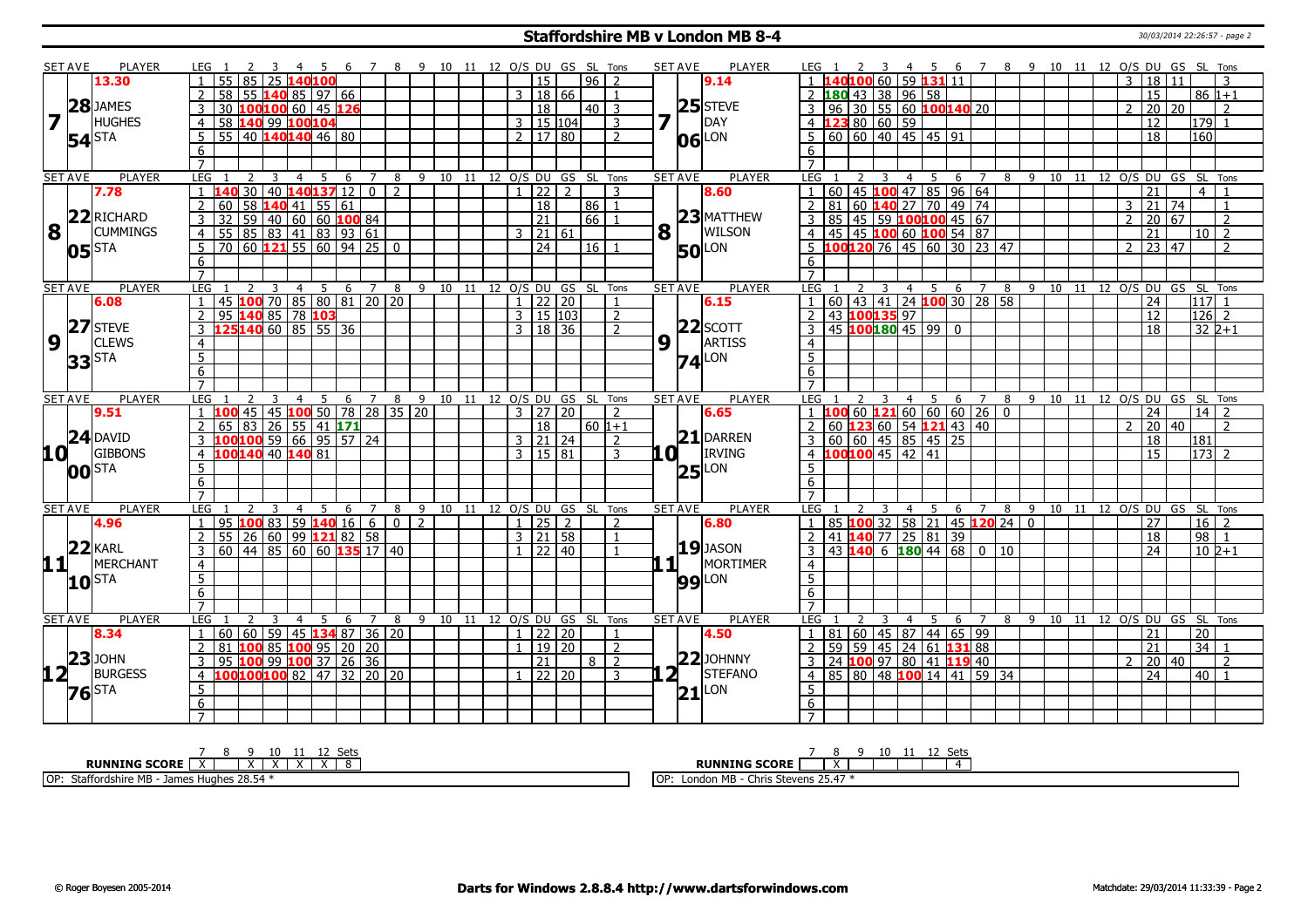# **Staffordshire MB**

### **London MB**

| <b>PLAYER</b>           | lw/Llwonllost |    | <b>AVE</b> | <b>TAVE</b>       | <b>POINTS DARTS TONS TON+1180</b> |      |      |  | <b>TONS</b> | <b>PLAYER</b>          |   |    | W/Liwonilost! | <b>AVE</b> |       | TAVE POINTS DARTS TONS TON+ 180 |                 |    |      | <b>TONS</b> |
|-------------------------|---------------|----|------------|-------------------|-----------------------------------|------|------|--|-------------|------------------------|---|----|---------------|------------|-------|---------------------------------|-----------------|----|------|-------------|
| Jamie Dunston           |               |    | 27.40      | 10.41             | 2274                              | 83   |      |  | $9 + 0$     | <b>Chris Stevens</b>   |   |    |               | 25.47      | 13.05 | 2241                            | 88              |    |      | $10 + 1$    |
| <b>Peter Challinor</b>  |               |    | 21.02      | 7.63              | 1976                              | 94   |      |  | $7 + 1$     | <b>Nicky Cocks</b>     |   |    |               | 19.89      | 7.65  | 1870                            | 94              |    |      | $7 + 0$     |
| <b>Callum Matthews</b>  |               |    | 23.54'     | 7.01              | 2283                              | 97 I |      |  | $6+0$       | <b>Stuart Patt</b>     | w |    |               | 23.08      | 8.56  | 2262                            | 98              |    |      | $7 + 1$     |
| John Tatters            |               |    | 24.12      | 9.16              | 2364                              | 98   |      |  | $7 + 0$     | <b>Gene Hill</b>       |   |    |               | 25.30      | 8.27  | 2479                            | 98              |    |      | 7+0         |
| <b>Trevor Carter</b>    |               |    | 26.65      | 8.13              | 1999                              | 75.  |      |  | $6 + 1$     | <b>Nick Buckingham</b> |   |    |               | 24.47      | 7.40  | 1786                            | 73              |    |      | 7+0         |
| <b>Paul Wright</b>      |               |    | 19.52      | 5.11              | 1503                              | 77 I |      |  | $5 + 0$     | <b>Spencer Ellis</b>   |   |    |               | 19.5       | 6.13  | 1409                            | 72 <sub>1</sub> |    |      | $6 + 0$     |
| James Hughes            |               |    | 28.54      | 13.30             | 2369                              | 83   |      |  | $11+0$      | <b>Steve Dav</b>       |   |    |               | 25.06      | 9.14  | 2080                            | 83              |    |      | 7+:         |
| <b>Richard Cummings</b> |               |    | 22.05      | 7.78 <sub>1</sub> | 2337                              | 106  |      |  | $6 + C$     | <b>Matthew Wilson</b>  |   |    |               | 23.50      | 8.60  | 2491                            | 106             |    |      | $8 + 0$     |
| <b>Steve Clews</b>      |               |    | 27.33      | 6.08              | 1503                              | 55   |      |  | $5 + 0$     | <b>Scott Artiss</b>    |   |    |               | 22.74      | 6.15  | 1228                            | 54              |    |      | $5 + 1$     |
| David Gibbons           |               |    | 24.00      | 9.51              | 1944                              | 81   |      |  | $8 + 1$     | Darren Irving          |   |    |               | 21.25      | 6.65  | 1636                            | 77              | h  | n١   | $6 + 0$     |
| Karl Merchant           |               |    | 22.10      | 4.96              | 1503 <sub>1</sub>                 | 68   |      |  | $4 + 0$     | <b>Jason Mortimer</b>  |   |    |               | 19.99      | 6.80  | 1379                            | 69              |    |      | $5 + 1$     |
| John Burgess            |               |    | 23.76      | 8.34              | 1996                              | 84   |      |  | $8 + C$     | <b>Johnny Stefano</b>  |   |    |               | 22.2       | 4.50  | 1910                            | 86              |    |      | $4 + 0$     |
| <b>TOTALS</b>           | 32            | 18 | 24.03      |                   | 24051                             | 1001 | 56 I |  | $82 + 2$    | <b>TOTALS</b>          |   | 18 | 32            | 22.82      |       | 22771                           | 998             | 61 | 13 I | $79 + 5$    |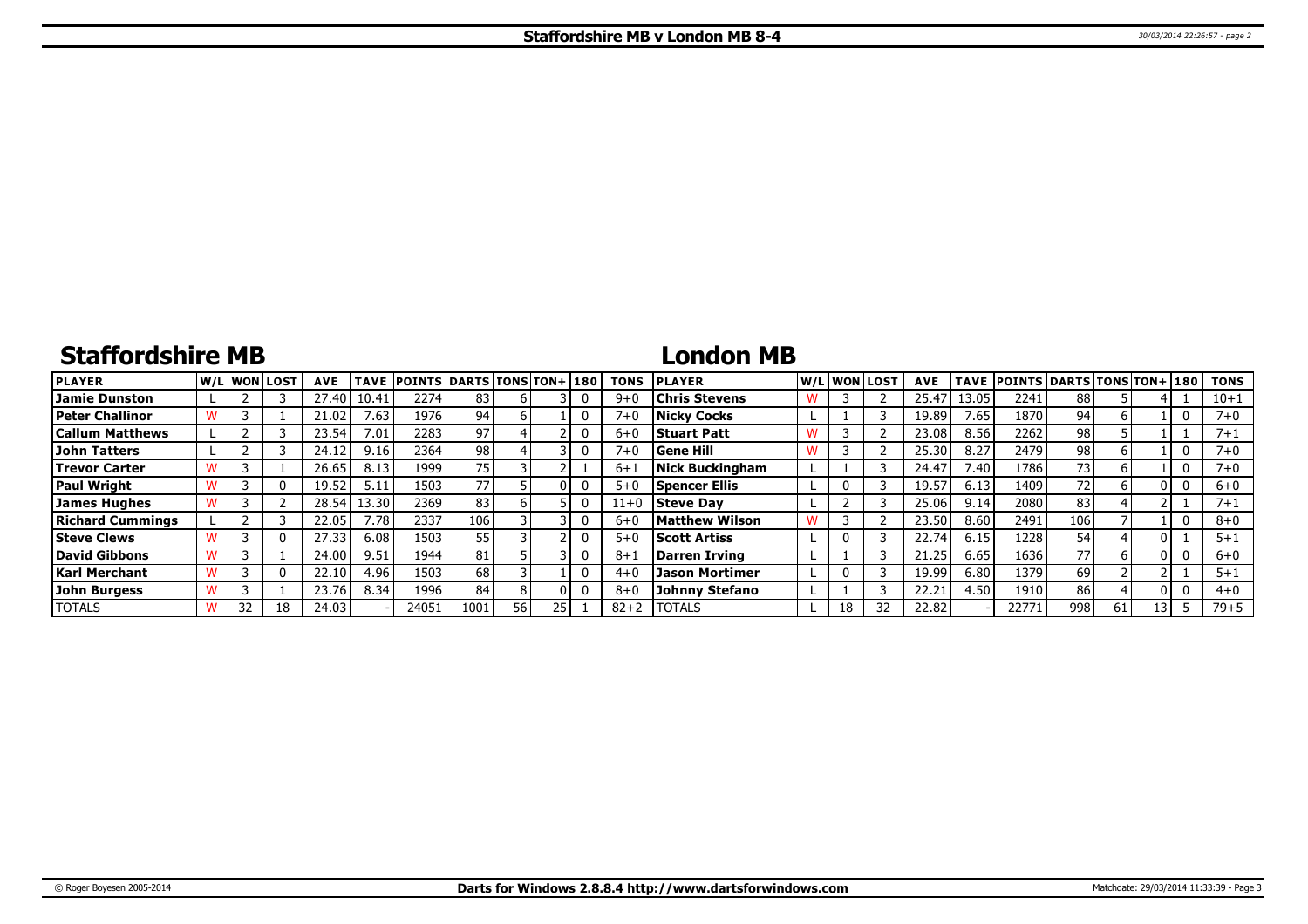### **Staffordshire WB v London WB 1-5** 30/03/2014 22:26:30 - page 1

|                         | <b>SET AVE</b> | PLAYER            | LEG 1               |                                                                                                                                                                                 | -3     |                                                      | -5             |       | <sup>7</sup>                                  |   |                                  |    |                 |                         |                |                                 |                |                      | 8 9 10 11 12 O/S DU GS SL Tons | <b>SET AVE</b> |                | PLAYER              |                     |   |                         |                |                                                                                                                                       | 6                                                                                           | $\overline{7}$ |   |   |              |                |                | 8 9 10 11 12 O/S DU GS SL Tons         |              |                 |                |
|-------------------------|----------------|-------------------|---------------------|---------------------------------------------------------------------------------------------------------------------------------------------------------------------------------|--------|------------------------------------------------------|----------------|-------|-----------------------------------------------|---|----------------------------------|----|-----------------|-------------------------|----------------|---------------------------------|----------------|----------------------|--------------------------------|----------------|----------------|---------------------|---------------------|---|-------------------------|----------------|---------------------------------------------------------------------------------------------------------------------------------------|---------------------------------------------------------------------------------------------|----------------|---|---|--------------|----------------|----------------|----------------------------------------|--------------|-----------------|----------------|
|                         |                |                   |                     |                                                                                                                                                                                 |        | 45 95                                                |                | 35 41 |                                               |   | 29 33 45 35 42                   |    |                 | $\overline{3}$          |                | 2 41                            | 6              |                      |                                |                |                | 2.00                |                     |   |                         |                | 30   45   45   26   85   7                                                                                                            |                                                                                             |                |   |   | $26$ 25 48   |                |                | 42                                     |              | 8               |                |
|                         |                |                   | $\overline{2}$      | $\overline{57}$ $\overline{57}$ $\overline{29}$ $\overline{83}$ $\overline{33}$ $\overline{83}$ $\overline{45}$ $\overline{28}$ $\overline{38}$ $\overline{20}$ $\overline{14}$ |        |                                                      |                |       |                                               |   |                                  |    |                 |                         |                | $\overline{33}$                 |                | 14                   |                                |                |                |                     |                     |   |                         |                | 25 45 100 36 26 85 36 41 46 40                                                                                                        |                                                                                             |                |   |   |              |                | $2^{\circ}$    | 32                                     | $\sqrt{40}$  |                 |                |
|                         |                | $14$ <b>KAREN</b> | 3                   |                                                                                                                                                                                 |        |                                                      |                |       |                                               |   |                                  |    |                 |                         |                | $\overline{27}$                 |                | $\overline{92}$      |                                |                |                | $15$ CARLY          |                     |   |                         |                |                                                                                                                                       |                                                                                             |                |   |   |              |                | $\overline{2}$ | 29 67                                  |              |                 |                |
| 1                       |                | <b>TURNER</b>     | $\overline{4}$      | $\frac{35}{35} \frac{95}{95} \frac{42}{41} \frac{57}{57} \frac{29}{29} \frac{33}{33} \frac{31}{31} \frac{52}{52} \frac{36}{36} \frac{12}{36}$                                   |        |                                                      |                |       |                                               |   |                                  |    |                 |                         |                | $\overline{30}$                 |                | $\overline{36}$      |                                |                |                | <b>TOWNSEND</b>     |                     |   |                         |                |                                                                                                                                       |                                                                                             |                |   |   |              |                | $\mathbf{1}$   | 28 10                                  |              |                 |                |
|                         |                |                   |                     |                                                                                                                                                                                 |        |                                                      |                |       |                                               |   |                                  |    |                 |                         |                |                                 |                |                      |                                |                |                |                     |                     |   |                         |                |                                                                                                                                       |                                                                                             |                |   |   |              |                |                |                                        |              |                 |                |
|                         | $\bf{21}$      | ISTA              | 5                   |                                                                                                                                                                                 |        |                                                      |                |       |                                               |   |                                  |    |                 |                         |                |                                 |                |                      |                                |                | 24             | LON                 | 5 <sup>1</sup>      |   |                         |                |                                                                                                                                       |                                                                                             |                |   |   |              |                |                |                                        |              |                 |                |
|                         |                |                   | 6                   |                                                                                                                                                                                 |        |                                                      |                |       |                                               |   |                                  |    |                 |                         |                |                                 |                |                      |                                |                |                |                     | 6                   |   |                         |                |                                                                                                                                       |                                                                                             |                |   |   |              |                |                |                                        |              |                 |                |
|                         |                |                   | $\overline{7}$      |                                                                                                                                                                                 |        |                                                      |                |       |                                               |   |                                  |    |                 |                         |                |                                 |                |                      |                                |                |                |                     | $\overline{7}$      |   |                         |                |                                                                                                                                       |                                                                                             |                |   |   |              |                |                |                                        |              |                 |                |
|                         | <b>SET AVE</b> | <b>PLAYER</b>     | LEG 1               |                                                                                                                                                                                 | 2<br>3 | $\overline{4}$                                       | $5\overline{}$ | 6     |                                               |   | 7 8 9 10 11 12 O/S DU GS SL Tons |    |                 |                         |                |                                 |                |                      |                                | <b>SET AVE</b> |                | <b>PLAYER</b>       | LEG 1               | 2 | $\overline{\mathbf{3}}$ |                |                                                                                                                                       |                                                                                             |                |   |   |              |                |                | 4 5 6 7 8 9 10 11 12 O/S DU GS SL Tons |              |                 |                |
|                         |                | 4.00              | $\mathbf{1}$        | 126 41 30 26 43 30 41 26 100 66 36<br>100 81 45 41 85 52 57 35 5<br>43 36 45 60 100 41 42 41<br>64 83 25 100 26 41 32 42 40 0 40                                                |        |                                                      |                |       |                                               |   |                                  |    |                 |                         |                | $\overline{33}$                 |                | $\overline{36}$ 1    |                                |                |                | 2.21                |                     |   |                         |                |                                                                                                                                       |                                                                                             |                |   |   |              |                |                | $31 \mid 36$                           |              |                 |                |
|                         |                |                   | 2                   |                                                                                                                                                                                 |        |                                                      |                |       |                                               |   |                                  |    |                 |                         |                | 3 27                            | 5 <sup>1</sup> |                      | $\overline{1}$                 |                |                |                     |                     |   |                         |                |                                                                                                                                       |                                                                                             |                |   |   |              |                |                | $\overline{27}$                        |              | $\sqrt{25}$ 1   |                |
|                         |                | $15$ ROSALIN      | $\overline{3}$      |                                                                                                                                                                                 |        |                                                      |                |       |                                               |   |                                  |    |                 |                         |                | $\overline{24}$                 |                | 93                   |                                |                |                | <b>16</b> DEE       |                     |   |                         |                |                                                                                                                                       |                                                                                             |                |   |   |              |                |                | 24 90                                  |              |                 |                |
| $\overline{\mathbf{2}}$ |                | <b>HARRY</b>      | $\overline{4}$      |                                                                                                                                                                                 |        |                                                      |                |       |                                               |   |                                  |    |                 |                         |                | $\overline{33}$                 |                | 8                    |                                |                |                | BELCHER             |                     |   |                         |                |                                                                                                                                       |                                                                                             |                |   |   |              |                |                | 36 16                                  |              |                 |                |
|                         |                | <b>96</b> STA     | $5\overline{)}$     |                                                                                                                                                                                 |        |                                                      |                |       |                                               |   |                                  |    |                 |                         |                |                                 |                |                      |                                |                |                | $77$ <sup>LON</sup> | 5                   |   |                         |                |                                                                                                                                       |                                                                                             |                |   |   |              |                |                |                                        |              |                 |                |
|                         |                |                   | $6\overline{6}$     |                                                                                                                                                                                 |        |                                                      |                |       |                                               |   |                                  |    |                 |                         |                |                                 |                |                      |                                |                |                |                     | 6                   |   |                         |                |                                                                                                                                       |                                                                                             |                |   |   |              |                |                |                                        |              |                 |                |
|                         |                |                   | $\overline{7}$      |                                                                                                                                                                                 |        |                                                      |                |       |                                               |   |                                  |    |                 |                         |                |                                 |                |                      |                                |                |                |                     |                     |   |                         |                |                                                                                                                                       |                                                                                             |                |   |   |              |                |                |                                        |              |                 |                |
|                         | <b>SET AVE</b> | <b>PLAYER</b>     | LEG                 |                                                                                                                                                                                 |        | $\overline{4}$                                       | 5              | 6     | 7                                             | 8 | 9                                | 10 | $\overline{11}$ |                         |                | 12 0/S DU GS                    |                | SL Tons              |                                |                | <b>SET AVE</b> | <b>PLAYER</b>       | LEG                 |   |                         | $\overline{4}$ | 5                                                                                                                                     | 6                                                                                           | $\overline{7}$ | 8 |   | $9 \quad 10$ |                |                | 11 12 0/S DU GS SL Tons                |              |                 |                |
|                         |                | 4.21              |                     | 160 45 26 121100 99 42 4 0<br>45 85 60 9 60 60 41 59 43 7 32<br>81 24 100100 43 36 22 63 32<br>37 41 17 55 45 45 45 60 45 49 30 16                                              |        |                                                      |                |       |                                               |   |                                  |    |                 |                         |                | $\overline{27}$                 |                | 4                    | $\overline{2}$                 |                |                | 5.60                |                     |   |                         |                | 1 140 22 60 43 81 28 44 23 0 60<br>2 100 4 81 60 45 62 41 44 32 16<br>3 100 85 25 60 30 120 66 3 0<br>4 83 11 41 22 85 44 61 100 37 0 |                                                                                             |                |   |   |              |                | $\mathcal{L}$  | $\overline{29}$                        | 60           |                 |                |
|                         |                |                   | 2                   |                                                                                                                                                                                 |        |                                                      |                |       |                                               |   |                                  |    |                 |                         |                |                                 |                |                      |                                |                |                |                     |                     |   |                         |                |                                                                                                                                       |                                                                                             |                |   |   |              |                |                | $\overline{30}$                        |              | 16 1            |                |
|                         |                | $15$ COLETTE      | $\overline{3}$      |                                                                                                                                                                                 |        |                                                      |                |       |                                               |   |                                  |    |                 |                         |                | $1 \overline{25} \overline{32}$ |                |                      | $\overline{2}$                 |                |                | $15$ NIKKI          |                     |   |                         |                |                                                                                                                                       |                                                                                             |                |   |   |              |                |                | $\overline{27}$                        |              | $\overline{12}$ | $\overline{2}$ |
| 3                       |                | <b>DUFFIELD</b>   | $\overline{4}$      |                                                                                                                                                                                 |        |                                                      |                |       |                                               |   |                                  |    |                 |                         |                | 3  48                           | $\overline{4}$ |                      |                                | 3              |                | PATTEN              |                     |   |                         |                |                                                                                                                                       |                                                                                             |                |   |   | $0$ 15 0     |                |                | 45                                     |              | $\overline{2}$  |                |
|                         |                |                   | -5                  |                                                                                                                                                                                 |        |                                                      |                |       |                                               |   |                                  |    |                 |                         |                |                                 |                |                      |                                |                |                | $ 07 $ LON          | 5 <sup>1</sup>      |   |                         |                |                                                                                                                                       |                                                                                             |                |   |   |              |                |                |                                        |              |                 |                |
|                         |                | $27$ STA          | 6                   |                                                                                                                                                                                 |        |                                                      |                |       |                                               |   |                                  |    |                 |                         |                |                                 |                |                      |                                |                |                |                     | 6 <sup>7</sup>      |   |                         |                |                                                                                                                                       |                                                                                             |                |   |   |              |                |                |                                        |              |                 |                |
|                         |                |                   | $\overline{7}$      |                                                                                                                                                                                 |        |                                                      |                |       |                                               |   |                                  |    |                 |                         |                |                                 |                |                      |                                |                |                |                     | $\overline{7}$      |   |                         |                |                                                                                                                                       |                                                                                             |                |   |   |              |                |                |                                        |              |                 |                |
|                         | <b>SET AVE</b> | <b>PLAYER</b>     | LEG                 |                                                                                                                                                                                 |        | $\overline{4}$                                       | - 5            | 6     | $\overline{7}$                                |   | 8 9 10 11 12 0/S DU GS SL Tons   |    |                 |                         |                |                                 |                |                      |                                |                | <b>SET AVE</b> | <b>PLAYER</b>       | LEG                 |   |                         | $\overline{4}$ | 5                                                                                                                                     |                                                                                             |                |   |   |              |                |                | 6 7 8 9 10 11 12 O/S DU GS SL Tons     |              |                 |                |
|                         |                | 3.41              |                     | 28                                                                                                                                                                              |        | 45   60   26   26   30   60   45   43   45   39   14 |                |       |                                               |   |                                  |    |                 |                         |                | 39                              |                | $\overline{7}$       |                                |                |                | 4.14                |                     |   |                         |                |                                                                                                                                       |                                                                                             |                |   |   |              | 5              | $\overline{2}$ | 38                                     | -5           |                 |                |
|                         |                |                   |                     | 45                                                                                                                                                                              |        | $125$ 39 81                                          |                |       |                                               |   |                                  |    |                 |                         |                | $1 \mid 25 \mid 20$             |                |                      |                                |                |                |                     |                     |   |                         |                | 1 41 11 26 <b>100</b> 77 41 81 38 47 29 0<br>2 45 41 22 8 25 60 39 36 41                                                              |                                                                                             |                |   |   |              |                |                | 27                                     |              | 184             |                |
|                         |                | $12$ JULIE        | $\overline{2}$      |                                                                                                                                                                                 |        |                                                      |                |       | $\left[ 55 \right] 41 \left[ 95 \right] 0$ 20 |   |                                  |    |                 |                         |                | $3 \mid 72$                     |                |                      |                                |                |                | $11$ LISA           |                     |   |                         |                |                                                                                                                                       |                                                                                             |                |   |   |              |                |                |                                        |              | $\overline{2}$  |                |
|                         |                | <b>ROBINSON</b>   |                     | 41 26 60 45 41 40 60 16 52 15<br>41 85 100 26 26 40 41 7 66                                                                                                                     |        |                                                      |                |       |                                               |   |                                  |    | $\overline{0}$  | $\mathbf{0}$            |                |                                 | $\overline{4}$ |                      |                                |                |                | DUNFORD             |                     |   |                         |                | 26 81 45 22 10 45 100 44 38 20 21 15                                                                                                  |                                                                                             |                |   |   |              |                |                | 69                                     |              |                 |                |
| 4                       |                |                   | $\overline{4}$      |                                                                                                                                                                                 |        |                                                      |                |       |                                               |   |                                  |    |                 |                         |                | $\overline{27}$                 |                | 69                   |                                | 4              |                |                     |                     |   |                         |                | 4 100 30 45 60 60 45 21 60 60 20                                                                                                      |                                                                                             |                |   |   |              |                | $\mathbf{1}$   | 28 20                                  |              |                 |                |
|                         |                | $ 29 $ STA        | $5\overline{)}$     | $\boxed{43}$ $\boxed{85}$ $\boxed{22}$ $\boxed{45}$ $\boxed{26}$ $\boxed{40}$ $\boxed{24}$ $\boxed{60}$ $\boxed{3}$ $\boxed{55}$ $\boxed{78}$                                   |        |                                                      |                |       |                                               |   |                                  |    |                 |                         |                | $\overline{33}$                 |                | $\overline{20}$      |                                |                |                | <b>95</b> LON       |                     |   |                         |                |                                                                                                                                       |                                                                                             |                |   |   |              |                | $\overline{2}$ | $32 \mid 24$                           |              |                 |                |
|                         |                |                   | 6                   |                                                                                                                                                                                 |        |                                                      |                |       |                                               |   |                                  |    |                 |                         |                |                                 |                |                      |                                |                |                |                     | 6                   |   |                         |                |                                                                                                                                       |                                                                                             |                |   |   |              |                |                |                                        |              |                 |                |
|                         |                |                   | $\overline{7}$      |                                                                                                                                                                                 |        |                                                      |                |       |                                               |   |                                  |    |                 |                         |                |                                 |                |                      |                                |                |                |                     | $7^{\circ}$         |   |                         |                |                                                                                                                                       |                                                                                             |                |   |   |              |                |                |                                        |              |                 |                |
|                         | <b>SET AVE</b> | <b>PLAYER</b>     | LEG                 |                                                                                                                                                                                 |        | 4                                                    | 5              | 6     | 7                                             | 8 | 9                                | 10 | 11              |                         |                |                                 |                | 12 O/S DU GS SL Tons |                                |                | <b>SET AVE</b> | <b>PLAYER</b>       | LEG                 |   |                         | 4              | 5                                                                                                                                     | 6                                                                                           | 7              | 8 | 9 |              |                |                | 10 11 12 O/S DU GS SL Tons             |              |                 |                |
|                         |                | 1.21              |                     | 41 48 45 41 43 60 80 83 50 0                                                                                                                                                    |        |                                                      |                |       |                                               |   |                                  |    |                 |                         |                | 30                              |                | 10                   |                                |                |                | 4.46                |                     |   |                         |                | $1$   41   40   100   55   60   22   45   26   44   26   42                                                                           |                                                                                             |                |   |   |              |                | $\overline{2}$ | 32   42                                |              |                 |                |
|                         |                |                   | $\overline{2}$      | $64$ 62 43 41 <b>121</b> 40 44 46                                                                                                                                               |        |                                                      |                |       |                                               |   |                                  |    |                 |                         |                | $\overline{24}$                 |                | 40                   |                                |                |                |                     |                     |   |                         |                | 2 45 85 125 21 30 85 78 32                                                                                                            |                                                                                             |                |   |   |              |                | $2^{\circ}$    | 23                                     | 32           |                 | $\mathbf{1}$   |
|                         |                | $17$ NIKKI        | $\overline{3}$      | 43 60 62 60 45 40                                                                                                                                                               |        |                                                      |                |       |                                               |   |                                  |    |                 |                         |                | $\overline{18}$                 |                | 191                  |                                |                |                | $20$ LEANNE         |                     |   |                         |                | 3 45 100 85 121 95 15 40                                                                                                              |                                                                                             |                |   |   |              |                | $\mathbf{1}$   | 19                                     | $ 40\rangle$ |                 | $\overline{2}$ |
| 5                       |                | <b>MEADOWS</b>    | $\overline{4}$      |                                                                                                                                                                                 |        |                                                      |                |       |                                               |   |                                  |    |                 |                         |                |                                 |                |                      |                                | 5              |                | <b>TOPPER</b>       | $\overline{4}$      |   |                         |                |                                                                                                                                       |                                                                                             |                |   |   |              |                |                |                                        |              |                 |                |
|                         |                | <b>53</b> STA     | 5                   |                                                                                                                                                                                 |        |                                                      |                |       |                                               |   |                                  |    |                 |                         |                |                                 |                |                      |                                |                | 31             | Lon                 | $\overline{5}$      |   |                         |                |                                                                                                                                       |                                                                                             |                |   |   |              |                |                |                                        |              |                 |                |
|                         |                |                   | 6                   |                                                                                                                                                                                 |        |                                                      |                |       |                                               |   |                                  |    |                 |                         |                |                                 |                |                      |                                |                |                |                     | 6                   |   |                         |                |                                                                                                                                       |                                                                                             |                |   |   |              |                |                |                                        |              |                 |                |
|                         |                |                   | $\overline{7}$      |                                                                                                                                                                                 |        |                                                      |                |       |                                               |   |                                  |    |                 |                         |                |                                 |                |                      |                                |                |                |                     |                     |   |                         |                |                                                                                                                                       |                                                                                             |                |   |   |              |                |                |                                        |              |                 |                |
|                         | <b>SET AVE</b> | <b>PLAYER</b>     | <b>LEG</b>          |                                                                                                                                                                                 |        | $\overline{4}$                                       | 5              | 6     | $\overline{7}$                                | 8 | 9                                | 10 |                 | 11 12 0/S DU GS SL Tons |                |                                 |                |                      |                                | <b>SET AVE</b> |                | <b>PLAYER</b>       | <b>LEG</b>          |   |                         | 4              | 5                                                                                                                                     | 6                                                                                           | $\overline{7}$ | 8 | 9 |              |                |                | 10 11 12 0/S DU GS SL Tons             |              |                 |                |
|                         |                | 4.00              | $\mathbf{1}$        | 11                                                                                                                                                                              | 9      | 45 30 65 21 30 28 26 52 63 30                        |                |       |                                               |   |                                  |    |                 |                         | $\overline{1}$ | 46 16                           |                |                      |                                |                |                | 2.46                |                     |   |                         |                | $1   92   11   85   13   76   41   45   40   74   8   0$                                                                              |                                                                                             |                |   |   |              | 8              |                | 45                                     |              | 8               |                |
|                         |                |                   | $\overline{2}$      | 41                                                                                                                                                                              |        | 45 11 41                                             |                |       | 45   40   81   60   59                        |   |                                  |    |                 |                         |                | $\overline{27}$                 |                | 78                   |                                |                |                |                     |                     |   |                         |                | 2 45 43 83 45 83 44 40 41 37 40                                                                                                       |                                                                                             |                |   |   |              |                | 3              | 30   40                                |              |                 |                |
|                         |                |                   | 3                   | 83 100 100 24 77 10 31 39 0 20 15 0                                                                                                                                             |        |                                                      |                |       |                                               |   |                                  |    |                 |                         |                | $\overline{51}$                 |                | $\overline{2}$       | 2                              |                |                | $12$ LYNDA          |                     |   |                         |                | 3   55   60   22   125   55   121   23   20   15   0   0                                                                              |                                                                                             |                |   |   |              | $\overline{0}$ | $\mathbf{1}$   | 49                                     | $\sqrt{2}$   |                 | $\overline{2}$ |
|                         |                |                   |                     |                                                                                                                                                                                 |        |                                                      |                |       |                                               |   |                                  |    |                 |                         |                |                                 |                |                      |                                |                |                |                     |                     |   |                         |                |                                                                                                                                       |                                                                                             |                |   |   |              |                |                |                                        |              |                 |                |
|                         |                | $ 12 $ LYNN       |                     |                                                                                                                                                                                 |        |                                                      |                |       |                                               |   |                                  |    |                 |                         |                |                                 |                |                      |                                |                |                |                     |                     |   |                         |                |                                                                                                                                       |                                                                                             |                |   |   |              |                |                |                                        |              |                 |                |
| 6                       |                | GOLDSTRAW         | $\overline{4}$      | 100 39 100 28 22 45 35 59 41 24                                                                                                                                                 |        |                                                      |                |       |                                               |   |                                  |    |                 |                         |                | $\overline{30}$                 |                | 8 <sup>1</sup>       | $\overline{2}$                 | 6              |                | BIONDINI            |                     |   |                         |                |                                                                                                                                       | $4 \mid 13 \mid 26 \mid 95 \mid 26 \mid 60 \mid 60 \mid 41 \mid 60 \mid 60 \mid 40 \mid 20$ |                |   |   |              |                | $\mathcal{P}$  | $32 \mid 20$                           |              |                 |                |
|                         |                | 44 <sup>STA</sup> | $\overline{5}$      |                                                                                                                                                                                 |        |                                                      |                |       |                                               |   |                                  |    |                 |                         |                |                                 |                |                      |                                |                |                | $79$ <sup>LON</sup> | 5 <sup>1</sup>      |   |                         |                |                                                                                                                                       |                                                                                             |                |   |   |              |                |                |                                        |              |                 |                |
|                         |                |                   | 6<br>$\overline{7}$ |                                                                                                                                                                                 |        |                                                      |                |       |                                               |   |                                  |    |                 |                         |                |                                 |                |                      |                                |                |                |                     | 6<br>$\overline{7}$ |   |                         |                |                                                                                                                                       |                                                                                             |                |   |   |              |                |                |                                        |              |                 |                |

| ום ר<br>ັບພ                                                            | Sets                                                    |
|------------------------------------------------------------------------|---------------------------------------------------------|
| <b>RUNNING SCORE</b>                                                   | <b>RUNNING SCORE</b><br>. .<br>$\overline{\phantom{a}}$ |
| $-1527$<br>OP:<br>Duffield 15.2<br>∩ - dshire WBس.<br>`olott⊾<br>Staff | .20.31<br>London WB<br>∩D∙<br>Topper<br>Leanne<br>ושו   |